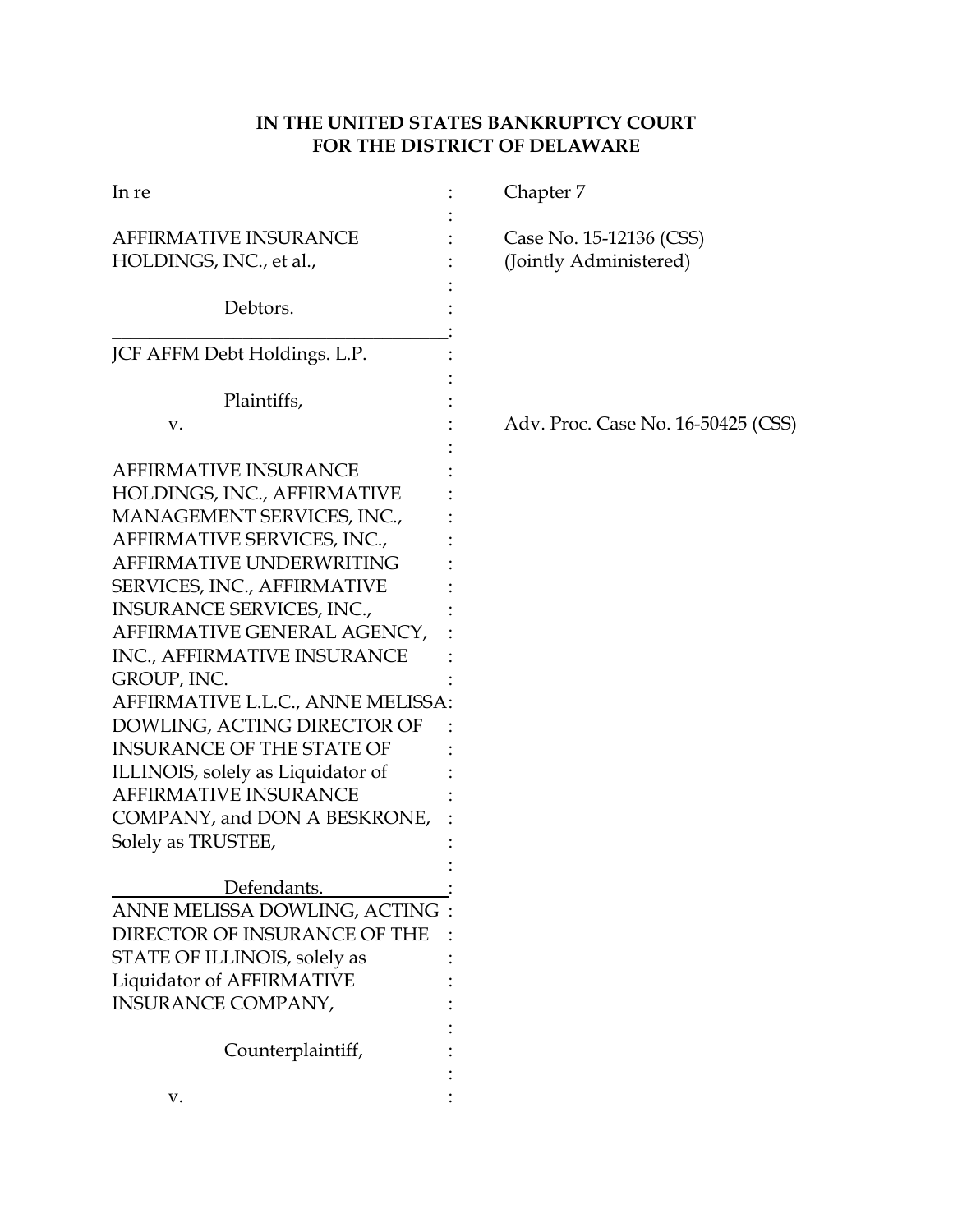| <b>JCF AFFM DEBT HOLDINGS L.P.</b> |  |
|------------------------------------|--|
| Counterdefendant.                  |  |
| ANNE MELISSA DOWLING, ACTING       |  |
| DIRECTOR OF INSURANCE OF THE       |  |
| STATE OF ILLINOIS, solely as       |  |
| Liquidator of AFFIRMATIVE          |  |
| <b>INSURANCE COMPANY,</b>          |  |
|                                    |  |
| Crossplaintiff,                    |  |
|                                    |  |
| V.                                 |  |
|                                    |  |
| <b>AFFIRMATIVE INSURANCE</b>       |  |
| HOLDINGS, INC., and DON A.         |  |
| BESKRONE, solely as TRUSTEE,       |  |
| Crossdefendants.                   |  |

### **OPINION<sup>1</sup>**

### **SAUL EWING LLP BAKER & MCKENZIE LLP**

Mark Minuti Debra A Dandeneau 1201 North Market Street Jacob M. Kaplan Suite 2300 452 Fifth Avenue Wilmington, DE 19899 New York, NY 10018

-and- -and-

Faye B. Feinstein **Paul N. Heath** Christopher Combest Zachary I. Shapiro Lauren Beslow Andrew M. Dean

 $\overline{a}$ 

### **QUARLES & BRADY LLP RICHARD, LAYTON & FINGER, P.A.**

<sup>&</sup>lt;sup>1</sup> "The court is not required to state findings or conclusions when ruling on a motion under Rule 12..." Fed. R. Bankr. P. 7052(a)(3). Accordingly, the Court herein makes no findings of fact and conclusions of law pursuant to Rule 7052 of the Federal Rules of Bankruptcy Procedure.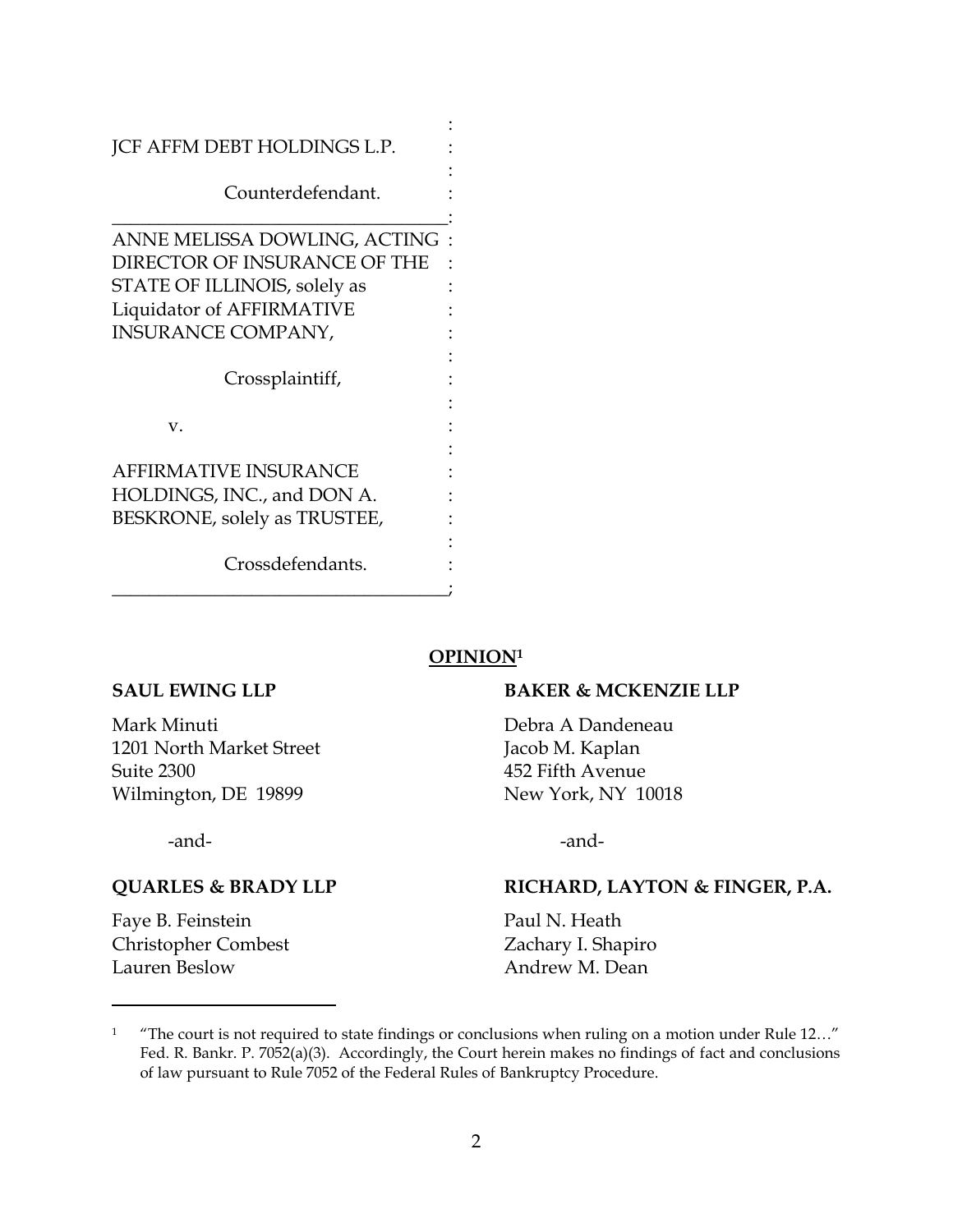300 North LaSalle Street, Suite 4000 920 North King Street Chicago, IL 60654 Wilmington, DE 19801

Counsel to Anne Melissa Dowling, Counsel for Plaintiff Acting Director of Insurance of the **JCF AFFM Holdings, L.P.** State of Illinois, in her capacity as Statutory and Court-affirmed Liquidator of Affirmative Insurance Company

Dated: March 29, 2017 Sontchi, J. Clfdes LtL

### **INTRODUCTION**

Before the Court are two related motions to dismiss the remaining claims and counterclaims in this adversary proceeding. Ultimately, beyond the comprehensive arguments, this matter is simple. The parties put forward antithetic theses to justify their priority entitlement to the funds in the bank account at issue here. Those funds are a portion of the proceeds from the sale of the Debtors' managing general agencies. On the one hand, Anna Melissa Dowling (the "AIC Liquidator"), the court-appointed liquidator of Affirmative Insurance Company ("AIC"), a non-debtor subsidiary of Affirmative Insurance Holdings, Inc. ("AIH"), asks the Court to impose a constructive trust or resulting trust, for the benefit of AIC, over all funds held in the bank account. Additionally, the AIC Liquidator argues that the outcome of this dispute will have no effect on the administration of the Debtors' estates and contends that it should instead be heard by an Illinois state court as part of AIC's ongoing rehabilitation proceeding. On the other hand, JCF AFFM Debt Holdings, L.P. ("JCF"), a major lender to AIH, seeks a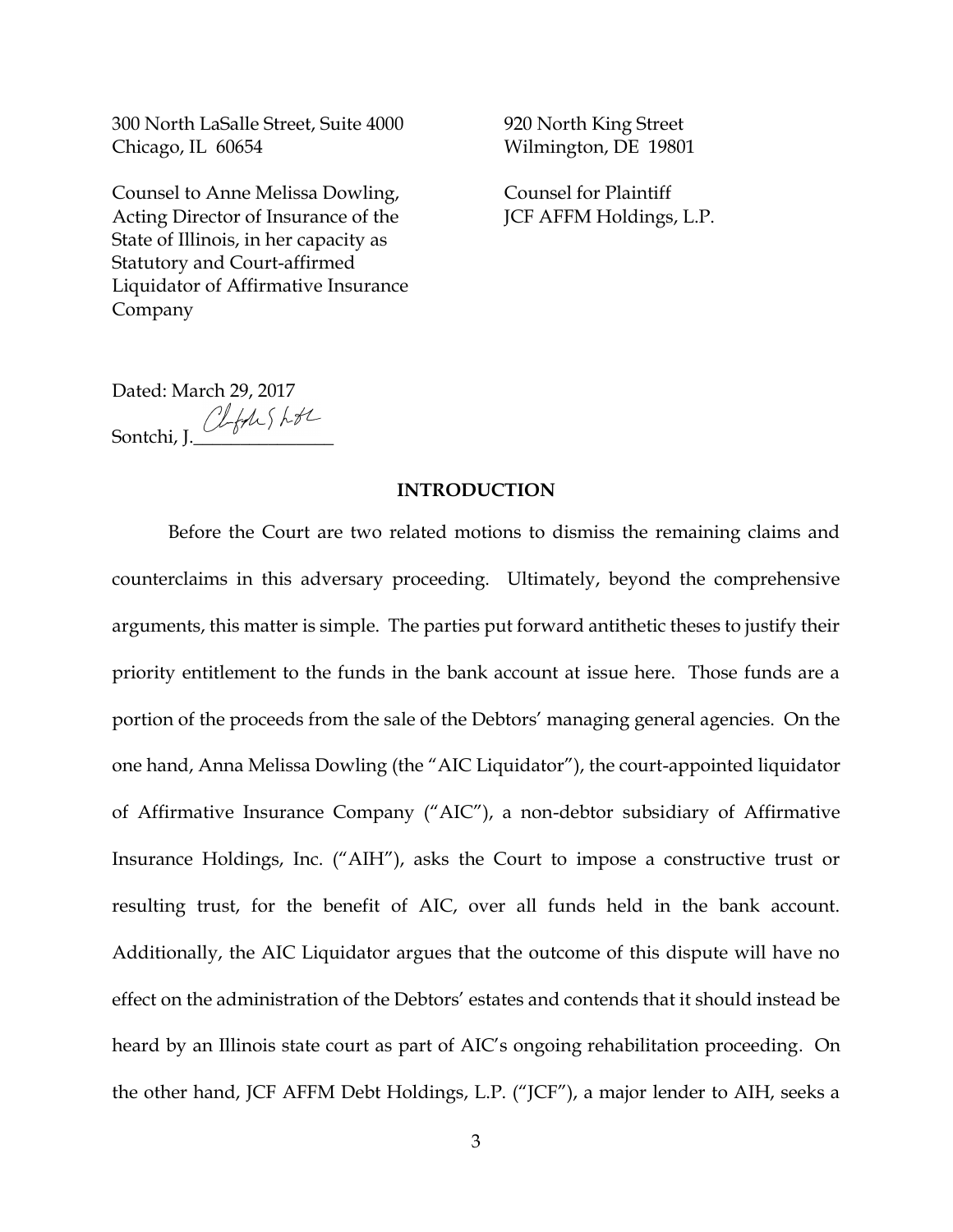judgment of this Court declaring, *inter alia*, that it has a validly perfected security interest in and a lien on the deposit account. For the reasons set forth below, the Court concludes that resolving this matter requires, first and foremost, to determine whether the funds in the bank account in dispute are property of the estate or not. Such a decision reflects a traditional function of the bankruptcy court in which the debtor case is pending. Thus, the Court finds that it has jurisdiction over this matter and that permissive abstention is not appropriate. Furthermore, the Court concludes that each count in the counterclaims also goes to whether the funds held in the DACA 2 Account are property of the estate. As such, it is apparent that there is a dispute of a material fact between the parties. Since the Court finds that the counterclaims contain specific factual allegations, taken they are true, to suggest that the AIC Liquidator is entitled to the funds, the Court holds that dismissal is not appropriate at this time.

### **JURISDICTION AND VENUE**

The question of the Court's jurisdiction over this adversary proceeding is central to this motion. A bankruptcy court has authority to determine whether it has subject matter jurisdiction over an adversary proceeding filed in a case before the court.2 The motion to dismiss for lack of subject matter jurisdiction is filed under Federal Rule of Civil Procedure 12(b), which applies to adversary proceedings pursuant to Federal Rule

<sup>2</sup> *See, e.g., Casino Caribbean, LLC v. Money Centers of America (In re Money Centers of America)*, No. 14-50437, 2017 WL 775780, at \*1 (Bankr. D. Del. Feb. 28, 2017); *Liquidating Tr. Of the MPC Liquidating Trust v. Granite Fin. Solutions (In re MPC Computers, LLC)*, 465, B.R. 384, 386 (Bankr. D. Del. 2012); *The Fairchild Liquidating Trust v. State of New York (In re The Fairchild Corp.)*, 452 B.R. 525, 528 (Bankr. D. Del. 2011) (citations omitted). *See also Chicot County Drainage Dist. v. Baxter State Bank*, 308 U.S. 371 (1940) (explaining that a federal court has authority to determine whether it has jurisdiction over a dispute)).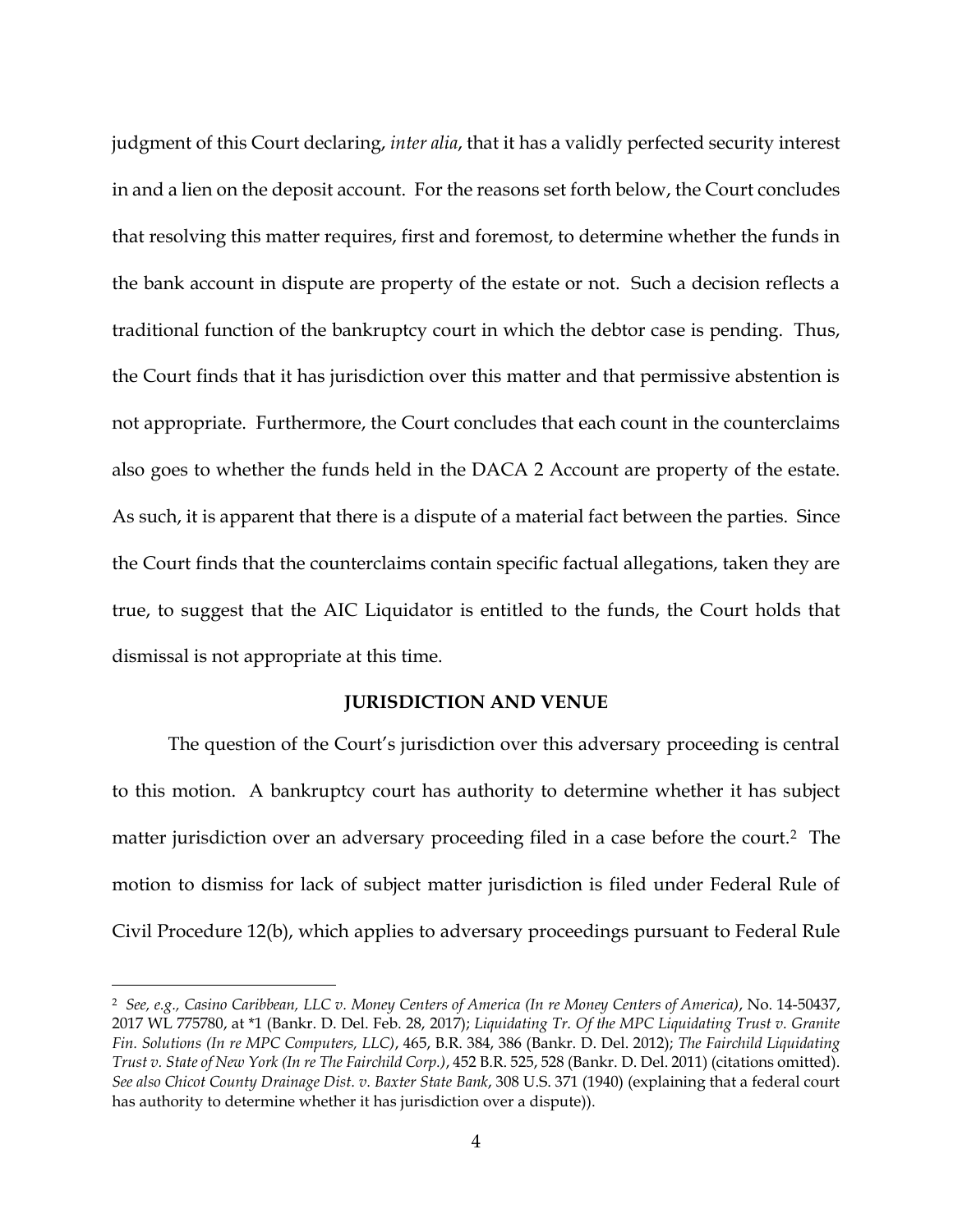of Bankruptcy Procedure 7012(b). Accordingly, this Court may determine whether to dismiss JCF's complaint for lack of subject matter jurisdiction. If this Court does have jurisdiction, venue is proper in this district pursuant to 28 U.S.C. § 1409(a).

# **STATEMENT OF FACTS**

### **Factual Background Related to the Adversary Proceeding**

Founded in 1998, AIH together with each of its wholly-owned direct and indirect subsidiaries provided non-standard personal automobile insurance ("NSPAI") policies for individual consumers in targeted geographic markets.3 NSPAI policies provide coverage to drivers who find it difficult to obtain insurance from standard automobile insurance companies due to their lack of prior insurance, age, driving record, limited financial resources, or other factors.<sup>4</sup> AIH's policies were written by its state-regulated insurance subsidiaries, including AIC, which are not Debtors in these Chapter 7 cases.<sup>5</sup>

Since 2004, AIH and certain of its subsidiaries, including AIC, have agreed to file consolidated federal income tax returns, as memorialized in a Consolidated Tax Allocation Agreement (the "Tax Allocation Agreement").<sup>6</sup> As parent of the companies in the affiliated group, AIH would file consolidated income tax returns and either pay the

<sup>3</sup> *See* Decl. of Michael J. McClure in Support of the Debtors' Chapter 11 Petitions and First Day Pleadings, Del. Bankr. No. 15-12136 (CSS), ¶ 6, D.I. 2.

<sup>4</sup> *Id.* at ¶ 9.

<sup>5</sup> *Id.* at ¶ 7. Prior to the filing of the Debtors' cases, the non-debtors regulated subsidiaries were placed into rehabilitation proceedings by the various domiciliary states exercising regulatory authority over them.

<sup>6</sup> Complaint for Declaratory Judgment Pursuant to Sections 506(a) and 541(a) of the Bankruptcy Code and Federal Rule of Bankruptcy Procedure 7001(2) Determining the Extent, Validity, and Priority of Lien and for Entry of an Order Granting Relief From the Automatic Stay and Directing Turnover of Collateral Pursuant to Section 362(d) of the Bankruptcy Code (the "Compl."), Ex. L, Ex. A thereto, Adv. Proc. D.I. 1.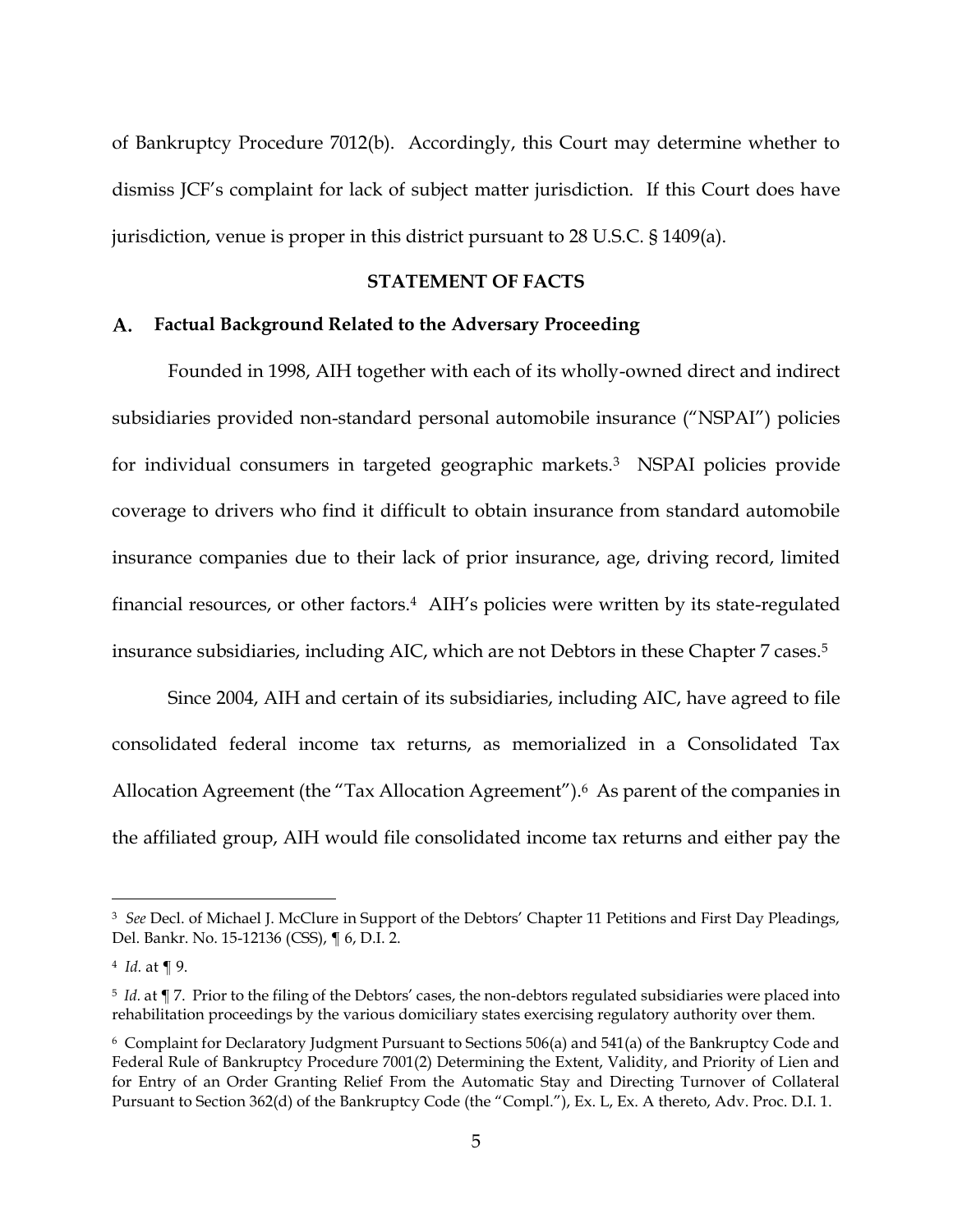entire income tax liability of the affiliated group or receive any refunds due to the affiliated group. Under the Tax Allocation Agreement, for each tax year in which a subsidiary's net operating losses, net capital losses, foreign tax credits, investments credit, or other deductible or creditable items, were used to offset the income of the affiliated group, the subsidiary was entitled to "cash or securities having a market value equal to the actual tax savings realized by the Consolidated Group. . . ."<sup>7</sup>

For the affiliated group's tax year ending December 21, 2014, the 2014 return reported an overall net operating loss of \$45,172,492, of which \$44,436,645 was allocated to AIC. Presumably, AIC was entitled to a related payment pursuant to the Tax Allocation Agreement, which it has not yet received (the "2014 Tax Payment"). The AIC Liquidator believes that the amount of the 2014 Tax Payment owed to AIC is not more than \$8,572,000. AIC Liquidator has alleged that the funds earmarked for the 2014 Tax Payment were deposited to, and remain in, a designated bank account. The 2014 Tax Payment was identified by AIH as an unsecured claim in favor of AIC.<sup>8</sup>

On September 30, 2013, AIH entered into a credit agreement with JCF as lender (the "JCF Credit Agreement") pursuant to which JCF made a loan to AIH (the "JCF Loan").<sup>9</sup> JCF alleges that in connection with the JCF Loan, the Debtors granted JCF a

<sup>7</sup> *Id.* at §§ 2, 4. It seems that the Tax Allocation Agreement is governed by Texas law, *see id.* § 14.

<sup>8</sup> *See* Schedules of Assets and Liabilities of AIH, at p. 34, Del. Bankr. No. 15-12136, D.I. 169. It is worth noting that the AIC Liquidator states that the AIC's claim is included in the Schedules of Assets and Liabilities as a non-contingent, undisputed, and liquidated claim, *see* Brief in Support of Motion of the AIC Liquidator to Dismiss Adversary Proceeding For Lack of Subject Matter Jurisdiction, or for Abstention (the "Br. in Support of Mot. to Dismiss"), pp. 8, 11, Adv. Proc. D.I. 28. However, the Schedules of Assets and Liabilities indicates that, as of the petition date, AIC's claim is contingent.

<sup>9</sup> Compl., Ex. B.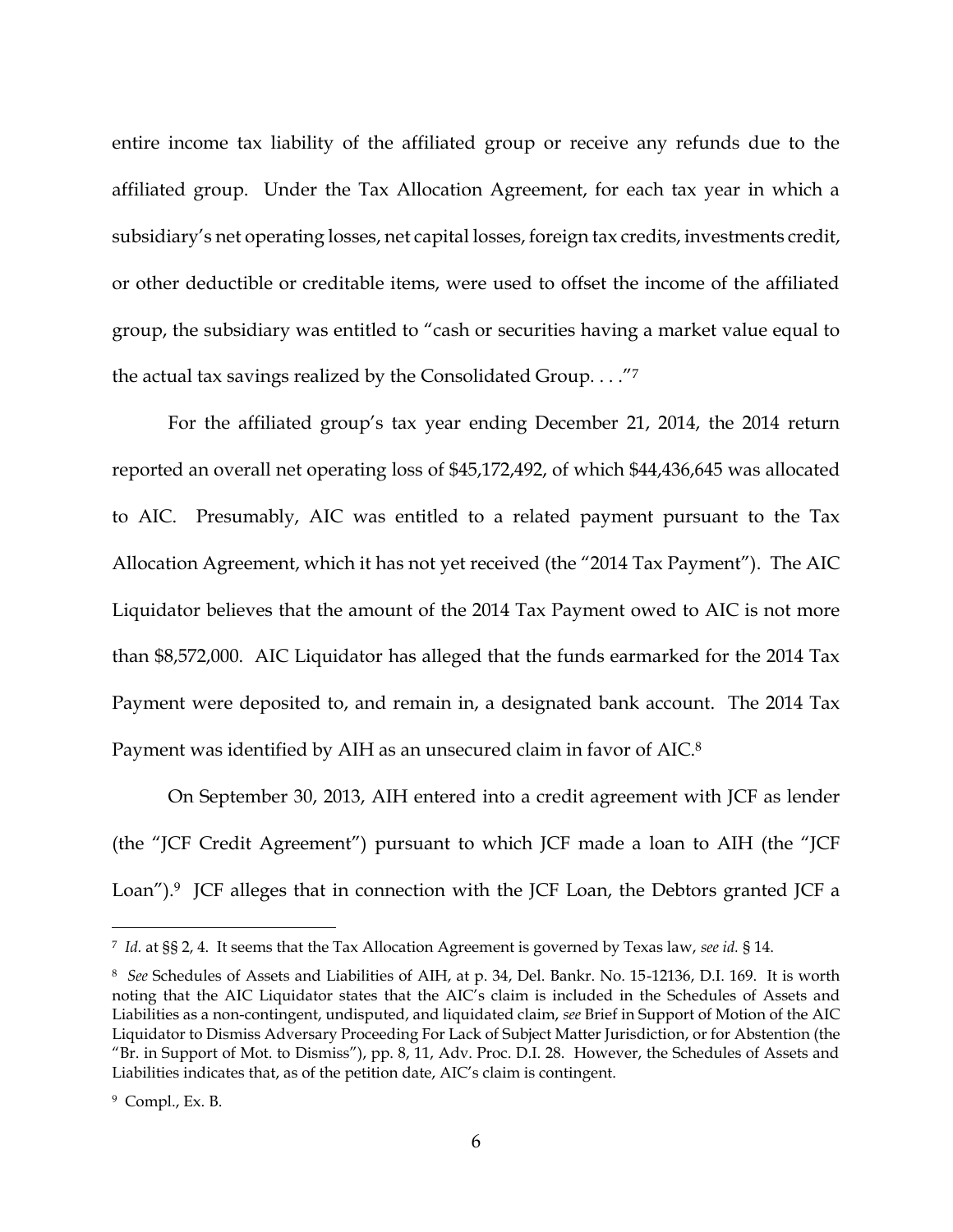security interest in personal property belonging to AIH and other related entities, including all deposits account.<sup>10</sup>

On June 12, 2015, AIH and certain of its subsidiaries entered into an agreement (the "Purchase Agreement") under which the Debtors sold their owned managing general agencies ("MGAs") to Confine Seguros Holding II Co. (respectively, "Confine" and the "MGA Sale").11 But, while the network of MGAs could sell insurance policies, they were not themselves certified by any state to conduct the business of insurance.<sup>12</sup> For our purposes, the MGAs needed AIC to write the policies that the MGAs sold. Therefore, Confine needed AIC to remain an operating insurer in compliance with Illinois law.

As alleged by the AIC Liquidator, it seems that before the MGA Sale, the Director of the Illinois Department of Insurance conveyed the Department's concern that the proceeds of the sale would be used solely to pay off debt holders, including JCF, leaving nothing to satisfy accrued operational expenses, including the 2014 Tax Payment.<sup>13</sup> Furthermore, the AIC Liquidator contends that in order to satisfy the concerns of the Illinois Department of Insurance, the Debtors agreed to use a portion from the proceeds of the MGA Sale to, *inter alia*, set aside funds to make the 2014 Tax Payment to AIC.<sup>14</sup>

<sup>10</sup> *Id.*, ¶¶ 28-29.

<sup>11</sup> *Id.*, ¶¶ 31.

<sup>12</sup> *See* Decl. of Michael J. McClure in Support of the Debtors' Chapter 11 Petitions and First Day Pleadings, Del. Bankr. No. 15-12136, ¶¶ 7-8, D.I. 2.

<sup>13</sup> *See* Br. in Support of Mot. to Dismiss, p. 9.

<sup>14</sup> *Id.*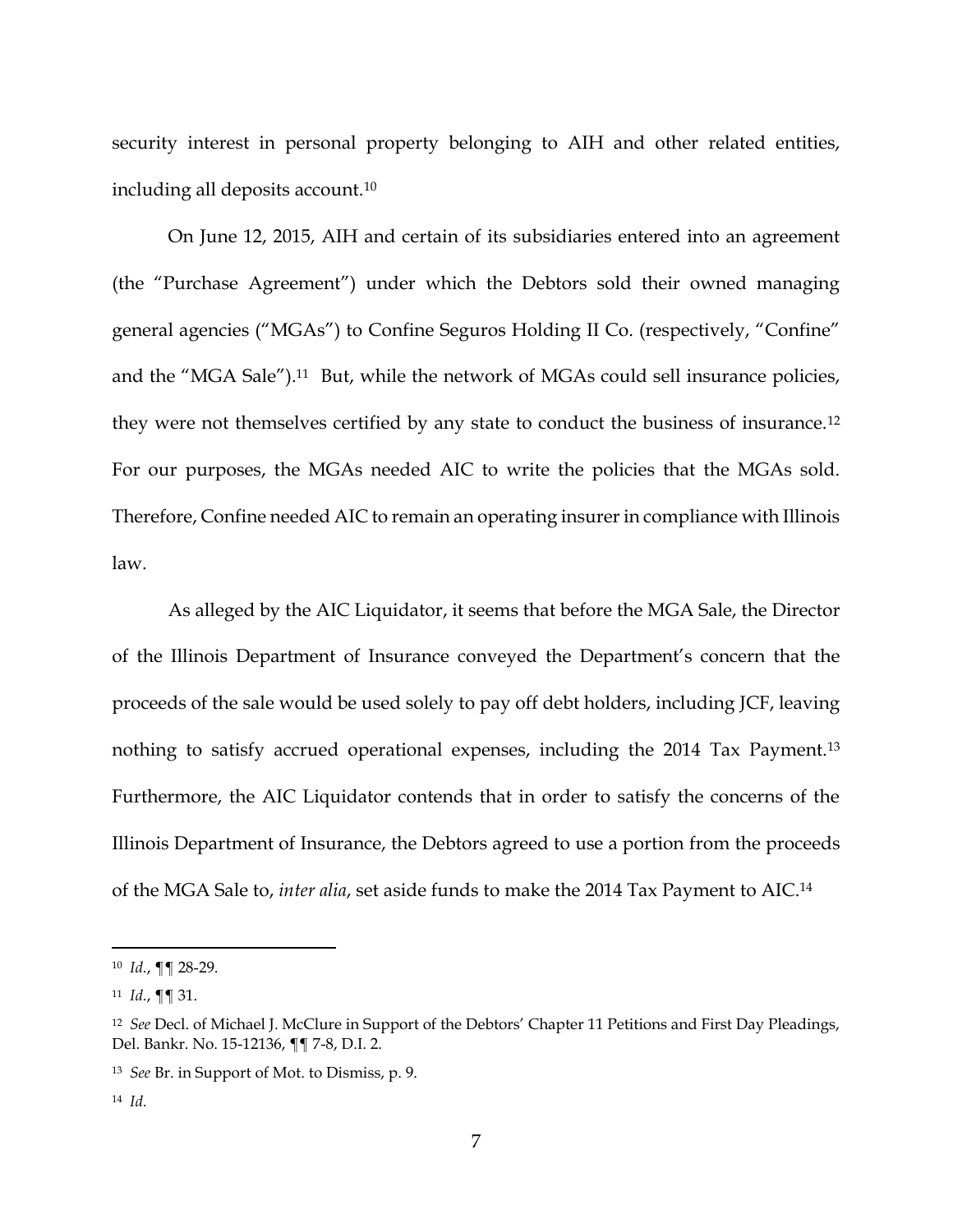On June 30, 2015, the date of the closing of the MGA Sale to Confine, AIH and JCF entered into a Consent and Waiver to Second Lien Credit Agreement (the "Consent and Waiver") in order to allow certain assets subject to the MGA Sale to be sold free of JCF's asserted interests therein.<sup>15</sup> In light of JCF's claim to all of the proceeds of the sale to Confine, JCF had to agree to any use of the MGA Sale proceeds which would not be paid directly to it. As part of this consensual arrangement, on June 30, 2015: (1) Confine wired directly to JCF \$3,137,000 of the MGA Sale proceeds, which funds were applied by JCF to pay down the JCF Loan; (2) Confine wired to AIH \$10,588,388.61 of the MGA Sale proceeds, which AIH deposited in a bank account at UMB Bank N.A. (respectively, "UMB" and "DACA 1 Account").16 In accordance with the terms of the Consent and Waiver, two days after closing the MGA Sale, on July 2, 2015, AIH withdrew an amount of \$8,572,000 from the DACA 1 Account and deposited it into another UMB deposit account created by AIH (the "DACA 2 Account").17 This is the account at the heart of this adversary proceeding.

On September 1, 2015, before the due date of the Debtors' 2014 consolidated tax return,<sup>18</sup> JCF sent a written notice to UMB, purporting to transfer sole control and

<sup>15</sup> Compl., at ¶ 33.

<sup>16</sup> *Id.* at ¶¶ 34-35.

<sup>17</sup> *Id.* at ¶ 36.

<sup>18</sup> Br. in Support of Mot. to Dismiss, p. 11; JCF's Memorandum of Law in Opposition to AIC Liquidator's Motion to the Dismiss Adversary Proceeding for Lack of Subject Matter Jurisdiction, or for Abstention, p. 9, Adv. Proc. D.I. 38.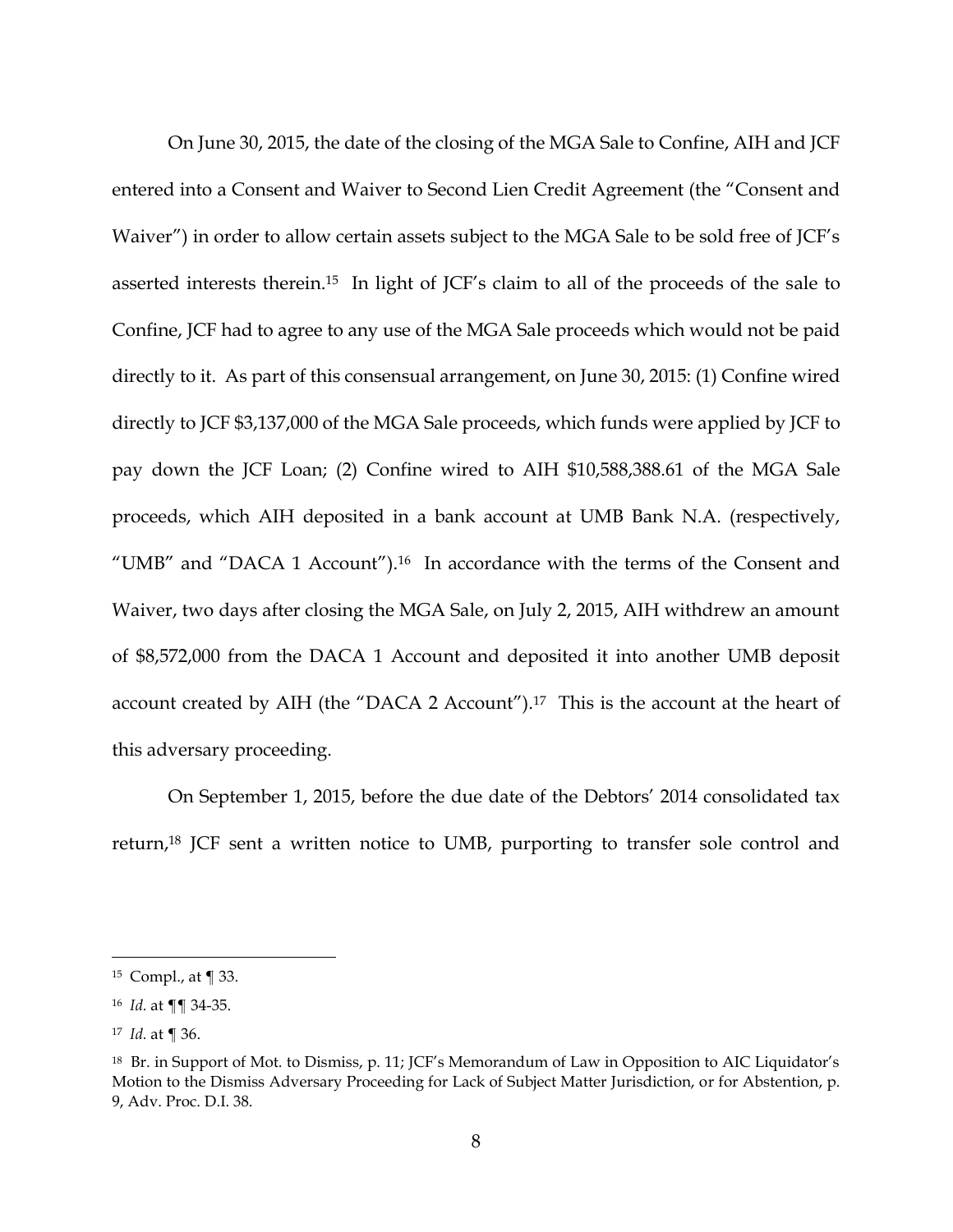dominion over the funds in the DACA 2 Account.19 To this day, the funds in the DACA 2 Account continue to be held at UMB.<sup>20</sup>

#### **B. The Illinois Court Rehabilitation Proceeding**

On September 16, 2015, the AIC Liquidator, in her capacity as the Acting Director of Insurance of the State of Illinois, filed with the Circuit Court of Cook County, Illinois (the "Illinois Court"), a verified complaint for rehabilitation seeking entry of an agreed order of rehabilitation against AIC.<sup>21</sup> In response, also on September 16, 2015, the Illinois Court entered an agreed order of rehabilitation against AIC that, among other things, affirmed the AIC Liquidator as rehabilitator for AIC.22 On March 24, 2016, the Illinois Court entered its order of liquidation with a finding of insolvency against AIC.23 The Illinois Court's liquidation order gave the AIC Liquidator possession and control over AIC's assets, including all of AIC's causes of action.<sup>24</sup>

#### $\mathbf{C}$ . **The Illinois Court Complaint**

On October 9, 2015, the Illinois Office of the Special Deputy Receiver, representing the AIC Liquidator, sent a letter to UMB demanding that UMB wire \$8,572,000 from the DACA 2 Account to AIC as payment for the money that AIH allegedly owes to AIC in

<sup>19</sup> Compl., ¶ 38.

<sup>20</sup> *Id.* at ¶ 47.

<sup>21</sup> *Id.*, ¶¶ 21-22; Br. in Support of Mot. to Dismiss, p. 6.

<sup>22</sup> Compl., ¶ 39.

<sup>23</sup> *Id.* at ¶¶ 20, 50; Br. in Support of Mot. to Dismiss, p. 7.

<sup>24</sup> Compl., ¶ 39; Br. in Support of Mot. to Dismiss, p. 7.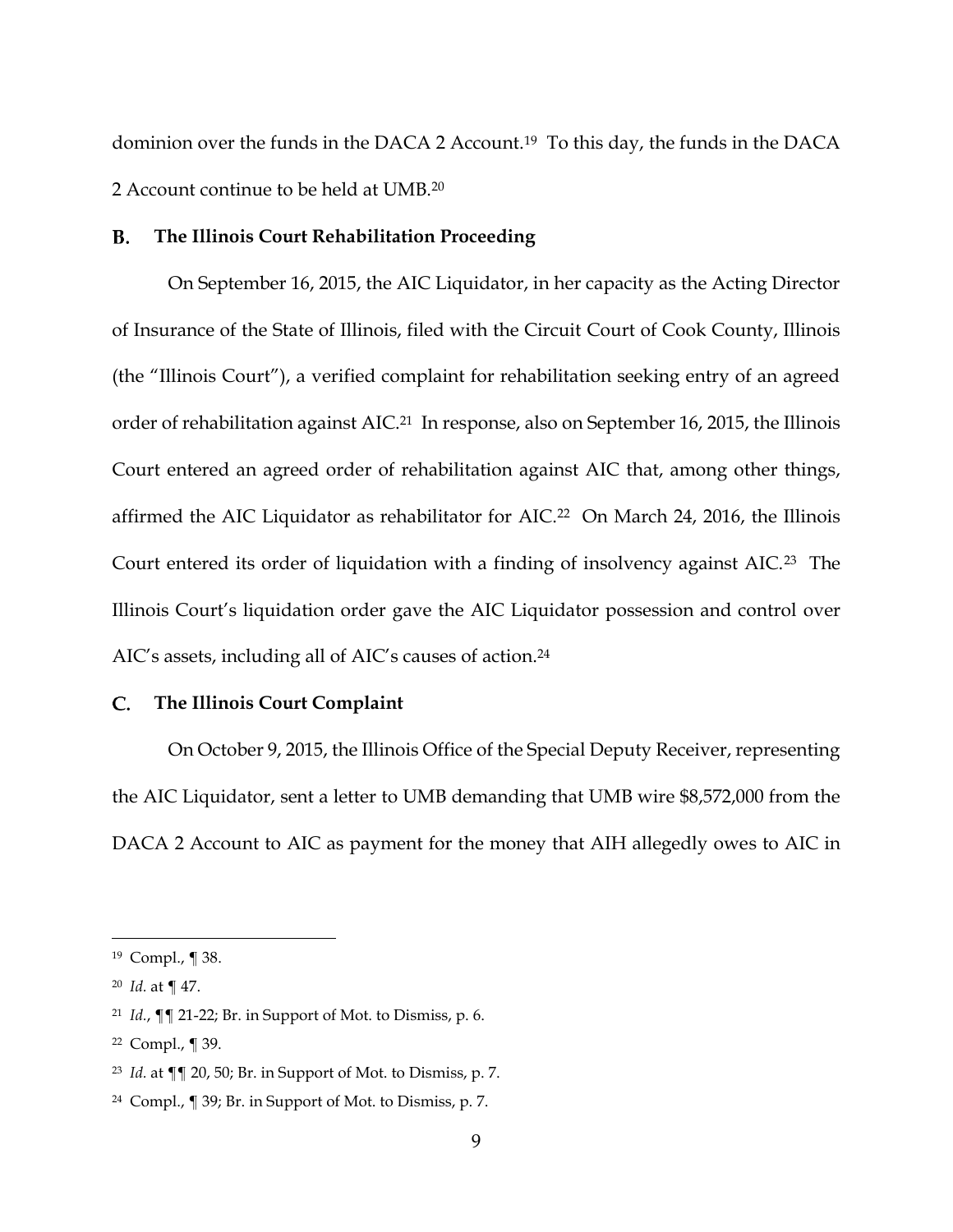connection with the 2014 Tax Payment.25 Subsequently, on October 13, 2015, the AIC Liquidator filed a complaint in the Illinois Court against UMB and JCF seeking a determination that AIC was entitled to the funds in the DACA 2 Account.<sup>26</sup>

# **Procedural Background of the Debtors' Bankruptcy Cases and the Adversary Proceeding**

On October 14, 2015, each of the Debtors filed a voluntarily petition for relief under Chapter 11 of the Bankruptcy Code with this Court.<sup>27</sup> On March 10, 2015, this Court entered an order converting these cases to one under Chapter 7 of the Bankruptcy Code and appointing Don A. Beskrone as the Trustee (the "Trustee").<sup>28</sup>

On March 31, 2016, JCF filed the captioned Complaint against the Trustee, several of the Debtors, and the AIC Liquidator, claiming rights to the funds in the DACA 1 Account and DACA 2 Account (the "Complaint").<sup>29</sup> Specifically, the Complaint seeks, among other things, declaratory judgment that JCF holds a validly perfected security interest in and a lien on the funds in the DACA 2 Account; relief from the automatic stay to enable JCF to enforce remedies with respect to the DACA 2 Account; and, an order from the court directing the Trustee and UMB to turn over the funds in the DACA 2 Account to JCF.30 On May 2, 2016, the AIC Liquidator answered the Complaint, and

<sup>25</sup> Compl., ¶ 42 and Ex. K.

<sup>26</sup> *Id.* at ¶ 43. JCF asserts that it has never been served with the complaint in the Illinois Court.

<sup>27</sup> Del. Bankr. No. 15-12136, D.I. 1.

<sup>28</sup> *Id.* D.I. 337, 338.

<sup>29</sup> The Complaint also sought a declaratory judgment that JCF has a validly perfected security interest in and a lien on another asset on the Debtors' named the Hallberg Judgment, *see* Compl., ¶ 4.

<sup>30</sup> Compl., ¶¶ 3, 5.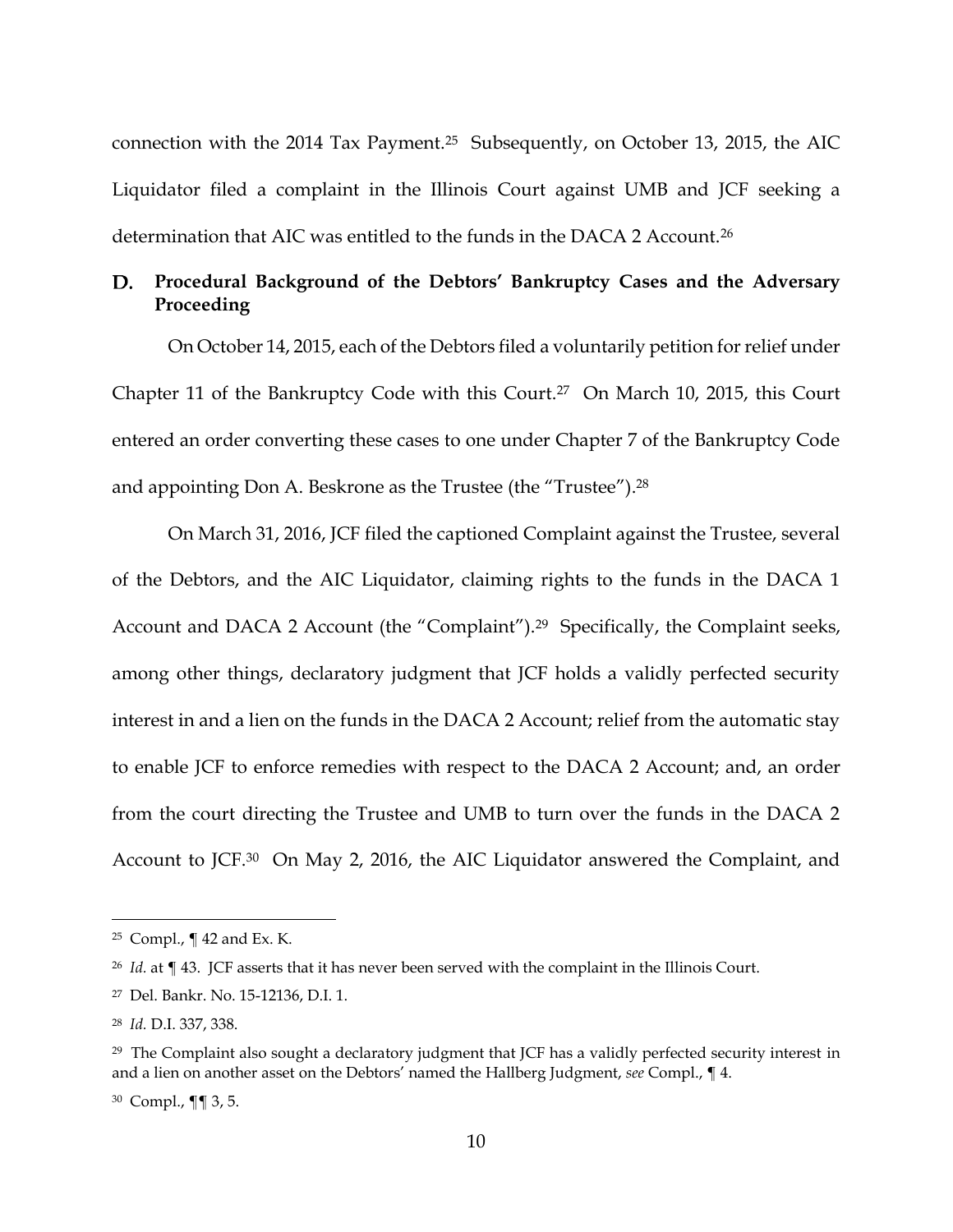asserted counterclaims against JCF (the "Counterclaims") and crossclaims against AIH and the Trustee, <sup>31</sup> taking essentially the same position the AIC Liquidator had taken in the complaint in the Illinois Court, and preserving the argument that this Court does not have, or should not exercise, jurisdiction over the Complaint.

Towards the end on May 2016, JCF and the Trustee were able to resolve their dispute and to seek this Court approval of a settlement agreement pursuant to Bankruptcy Rule 9019 (the "Settlement Agreement").<sup>32</sup> On July 11, 2016, this Court approved the Settlement Agreement. <sup>33</sup> Among other things, the Settlement Agreement provides for JCF to release all its claims with regard to the DACA 1 Account, and that ". . . the JCF Lender shall seek dismissal of the Trustee from the DACA 2 Adversary Proceeding with respect to claims asserted by the JCF Lender against the Trustee in the DACA 2 Adversary Proceeding."<sup>34</sup> The Settlement Agreement further provides that "... . the Trustee and his successors and assigns shall be deemed automatically and without further action to have unconditionally and irrevocably waived and released (i) any interest in the funds held in the DACA 2 Account," other than the right to receive an additional payment from JCF if the latter is successful in the litigation regarding the entitlement to the funds in the DACA 2 Account.<sup>35</sup> Subsequently, on August 2, 2016, JCF

<sup>&</sup>lt;sup>31</sup> The AIC Liquidator's Answer and Affirmative Defenses to Complaint, Counterclaim and Crossclaim (the "AIC Liquidator's Answer and Counterclaim"), Adv. Proc. D.I. 4.

<sup>32</sup> *See* the Trustee's Motion to Approve the Settlement Agreement, Del. Bankr. No. 15-12136, D.I. 405 (the "Settlement Motion") (the Settlement Agreement was attached as Ex. A).

<sup>33</sup> Del. Bankr. No. 15-12136, D.I. 439.

<sup>34</sup> The Settlement Motion, Ex. A at ¶ 4.

<sup>35</sup> *Id.* at ¶¶ 2, 5.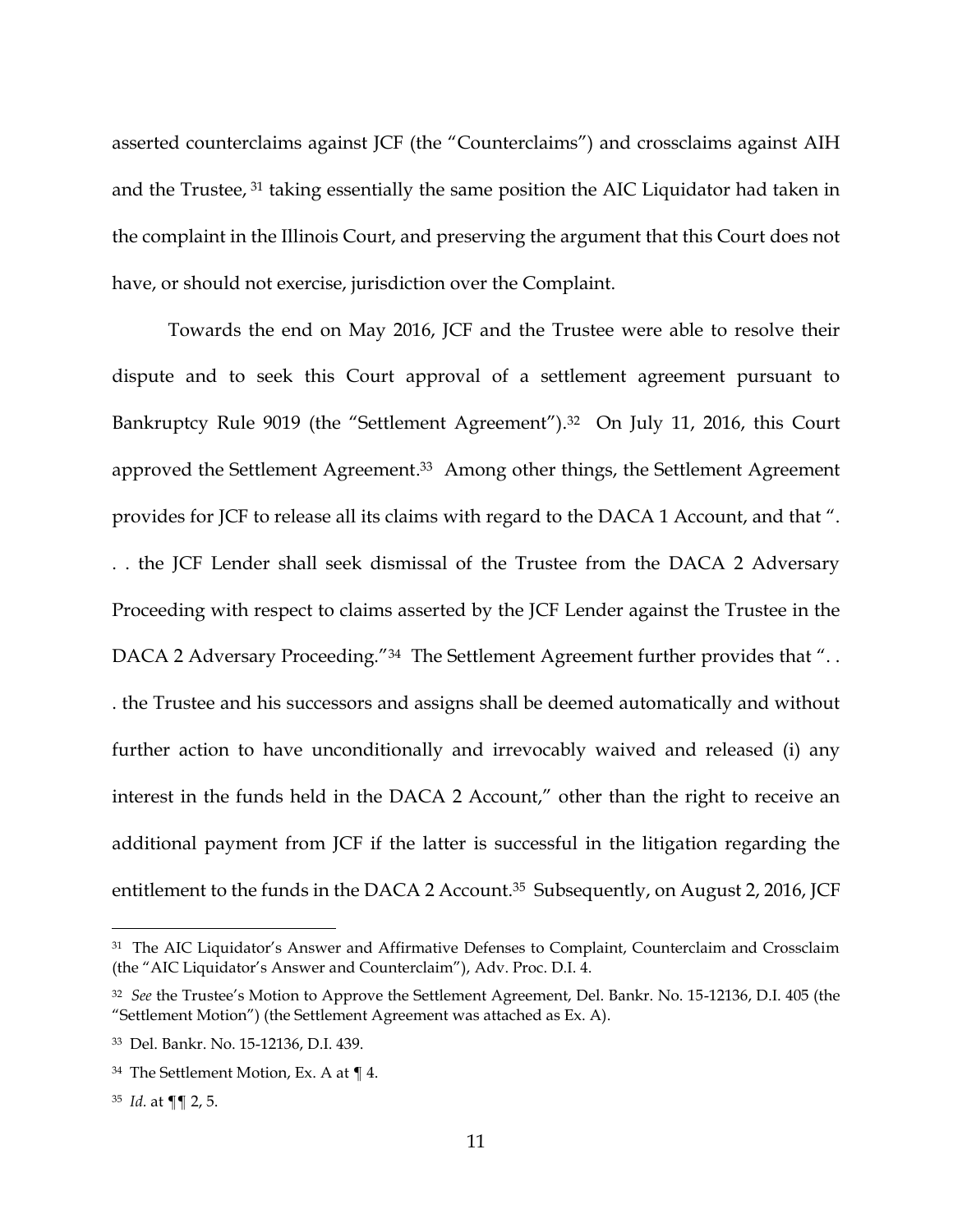dismissed its claims in the Complaint against the Debtors and the Trustee.36 The AIC Liquidator, not a party to the Settlement Agreement, followed suit on August 9, 2016, dismissing her crossclaims against AIH and the Trustee.37 The remaining Counterclaims against JCF include three counts for breach of contract, intentional fraudulent transfer, and fraud.

#### E. **Motion to Dismiss for Lack of Subject Matter Jurisdiction - Parties' Arguments**

### *i. AIC Liquidator*

The AIC Liquidator's premise is that the DACA 2 Account was created for the purpose of ensuring that the 2014 Tax Payment to AIC under the Tax Allocation Agreement could be made. Therefore, the AIC Liquidator seeks a declaration that a resulting trust arose in favor of AIC following the deposit of the funds in the DACA 2 Account.38 Alternatively, the AIC Liquidator alleges that AIC has an independent right to be paid the disputed funds set aside in the DACA 2 Account and that this right arises from JCF's agreement to carve out a portion of its collateral for that payment.<sup>39</sup> Thus, the AIC Liquidator believes that it would be appropriate to impose a constructive trust for the benefit of AIC over all the funds held in the DACA 2 Account.

<sup>36</sup> Adv. Proc. D.I. 30.

<sup>37</sup> Adv. Proc. D.I. 32.

<sup>38</sup> AIC Liquidator's Answer and Counterclaim, p. 46, ¶¶ 22.A-22.B; Br. in Support of Mot. to Dismiss. Ex. C, AIC Liquidator's Proof of Claim, ¶ 9 ("Nature of Property: Constructive trust alleged on cash in DACA Account; statutory trust on cash in 8387 Account").

<sup>39</sup> AIC Liquidator's Answer and Counterclaim, p. 43, ¶ 4.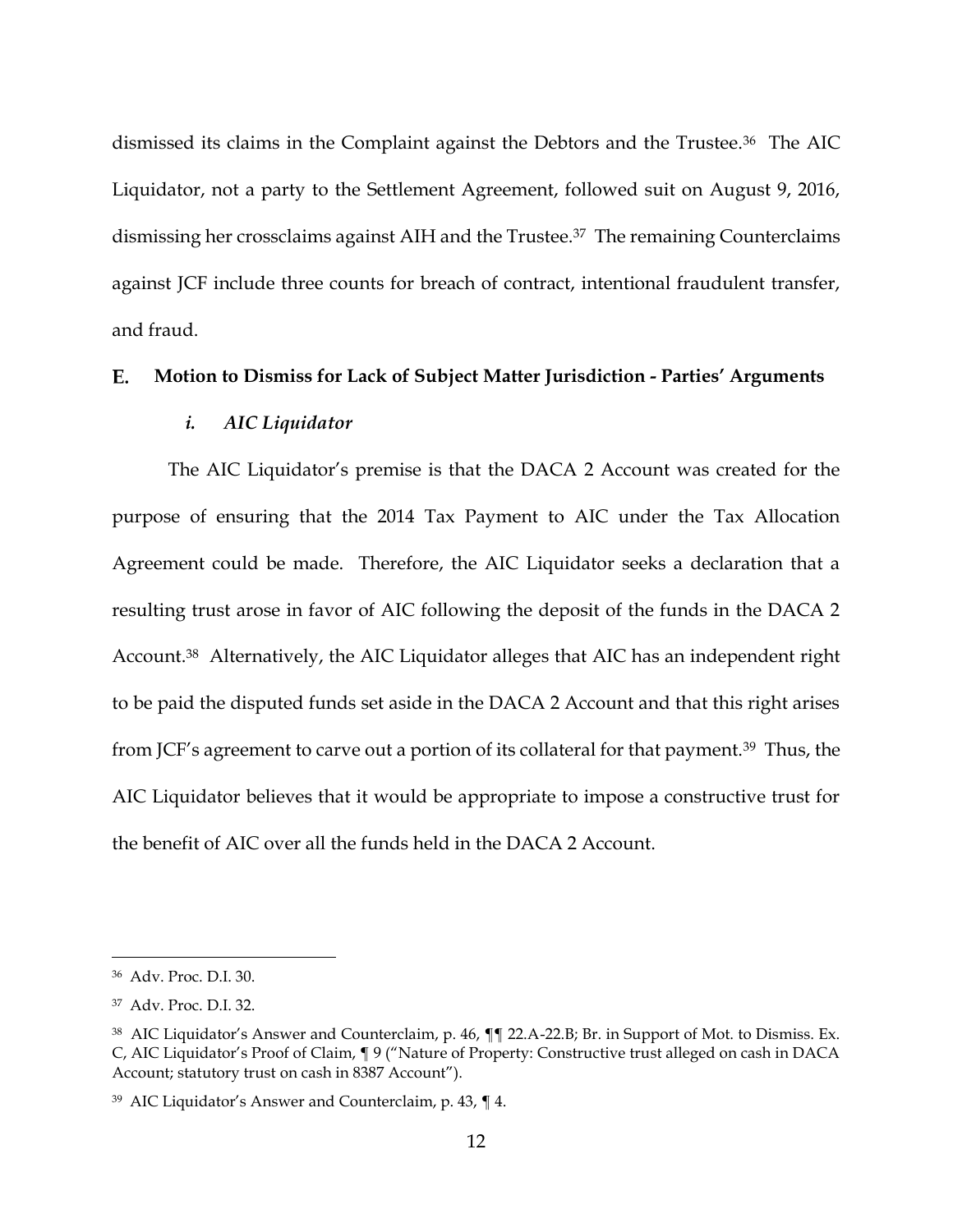The AIC Liquidator asserts in her motion to dismiss the Complaint for lack of subject matter jurisdiction that this adversary proceeding is nothing more than a dispute between two creditors over funds in which none of the Debtors have an interest, and which will not affect the administration of the estates. The AIC Liquidator contends that the Settlement Agreement resolves all the disputes between JCF and the Debtor's estates as well as led to the Trustee's consent to waive and release any claim the Trustee might have had to the DACA 2 Account. Accordingly, the AIC Liquidator seeks dismissal of the Complaint as a whole, since, so the argument goes, the remaining issues involve solely a dispute between two non-Debtors as to property which the Trustee has conceded is not property of these estates. In other words, the AIC Liquidator assertion is that the determination as to which creditor receives the funds in the DACA 2 Account will have no effect on the administration of the Debtors' estates. Essentially, the AIC Liquidator contends that once the Debtors' estates have no more interests in the funds held in the DACA 2 Account, this Court is without jurisdiction to adjudicate disputes concerning such property.

Alternatively, The AIC Liquidator argues that even if the Court finds that it has subject matter jurisdiction over this adversary proceeding, then pursuant to 28 U.S.C §  $1334(c)(1)$ , the Court should abstain from hearing those claims in favor of the Illinois Court overseeing the rehabilitation proceeding of AIC.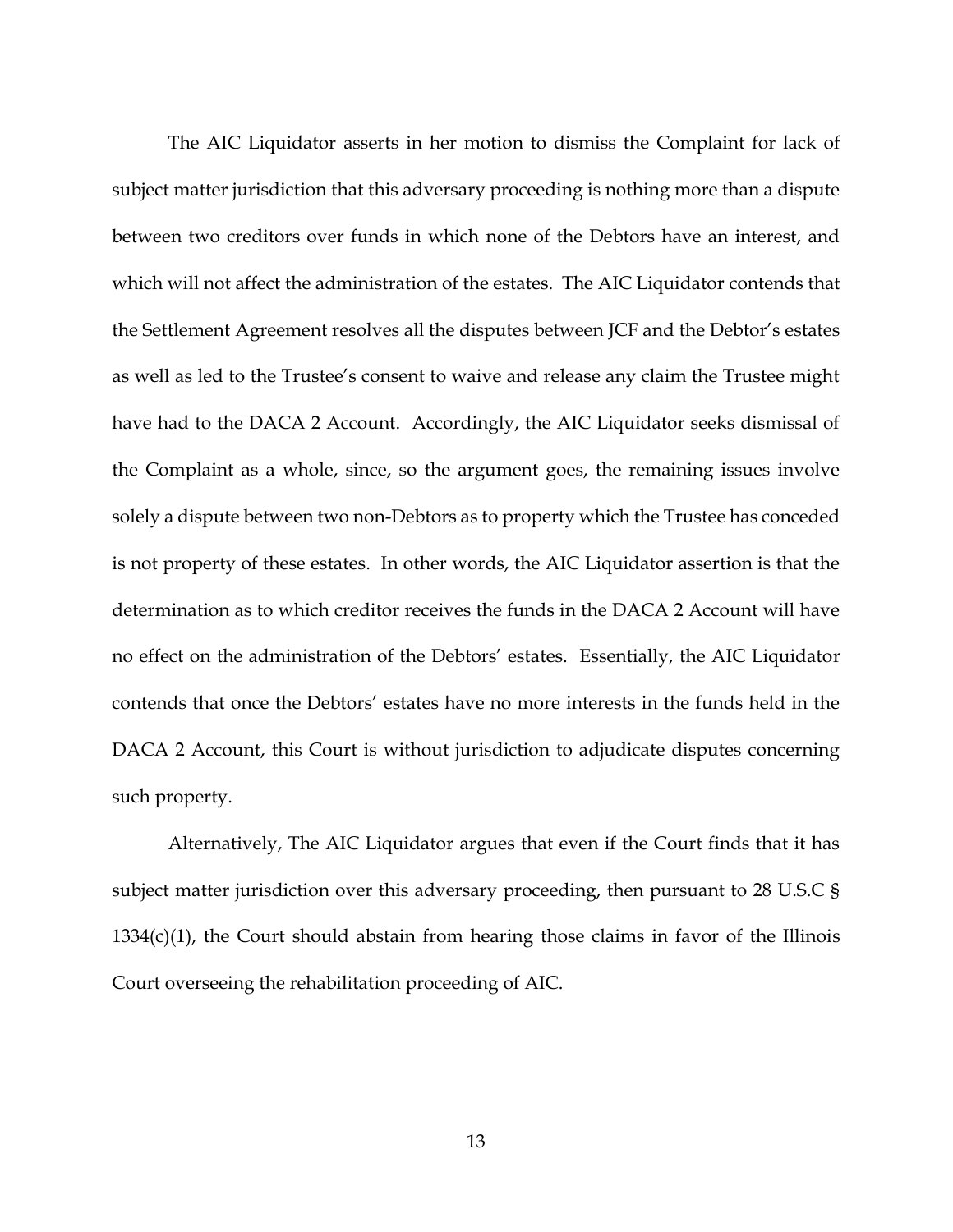### *ii. JCF*

JCF asserts that while the AIC Liquidator urges the Court to abdicate its authority over this adversary proceeding, the AIC Liquidator actually asks the Court to find that the funds in the DACA 2 Account are not property of the estates. JCF further argues that such a determination lies at the heart of bankruptcy law. Thus, according to the argument, unless the AIC Liquidator prevails on her claim that the funds in the DACA 2 Account are held in a constructive trust for AIC's benefit, the undisputed facts demonstrate that those funds fall within section 541's broad definition of property of the estate. JCF continues that the Settlement Agreement does not change this reality. Accordingly, JCF contends that the Trustee has not disclaimed AIH's interest in the funds in the DACA 2 Account, but has simply recognized JCF's priority lien over them. In this regard, JCF points to the fact that by requiring JCF to reduce its deficiency claim by the amount of any recovery from the DACA 2 Account, the Settlement Agreement expressly acknowledges that such funds constitute estate property.

JCF argues that the principal issues raised by the Complaint and Counterclaims are: (i) whether JCF has a validly perfected priority lien on and security interest in property of AIH's estate; and (ii) whether AIC has a claim against AIH's estate, as set forth in a proof of claim filed by the AIC's Liquidator, that may be paid from that same property of the estate prior to the payment to JCF secured claim. JCF disputes the fact that the AIC Liquidator has an allowed \$8,572,000 claim against the estate and rejects the AIC Liquidator's assertion that this is simply a zero-sum game between two creditors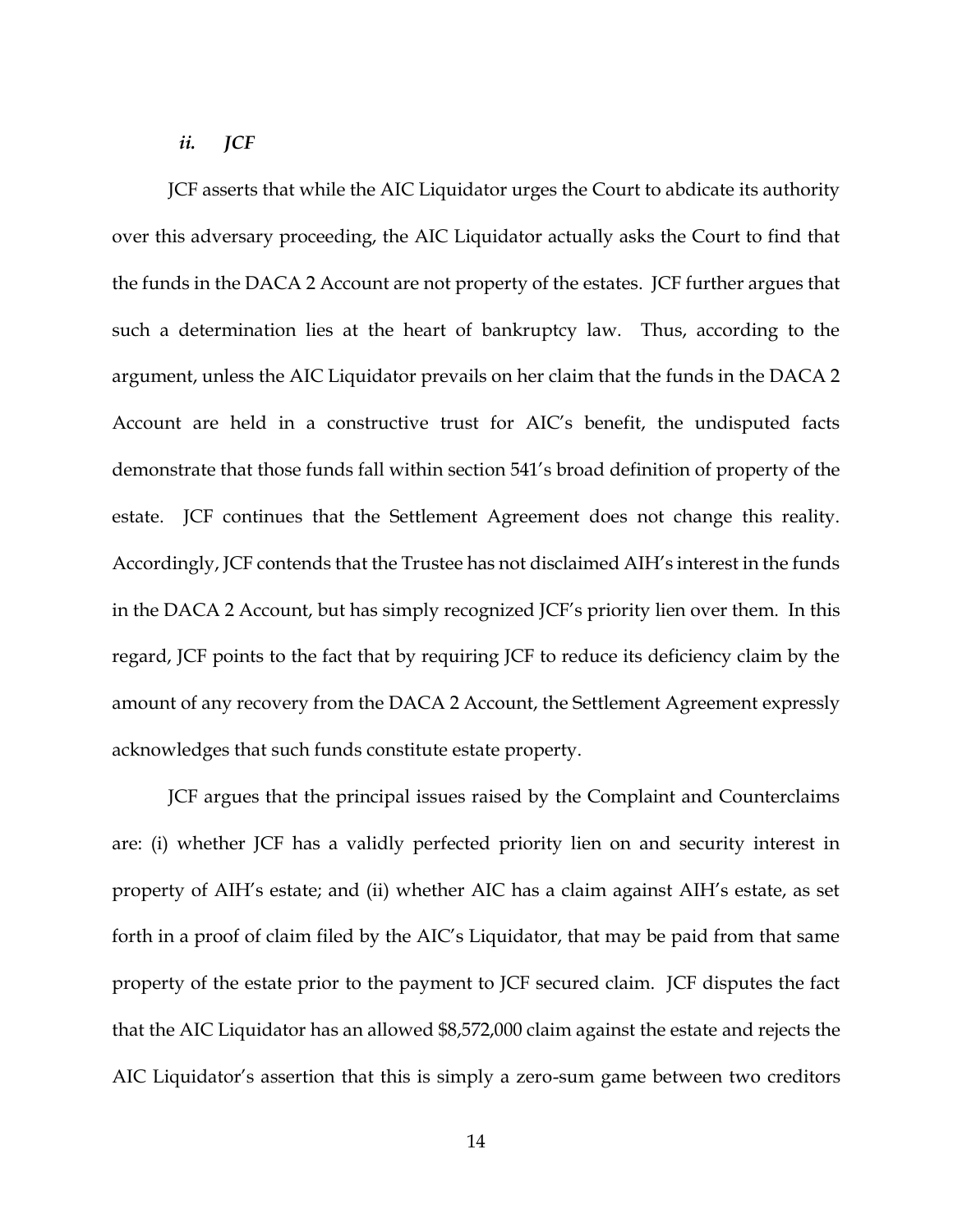which does not involve or affect the Debtors' estates. In any case, these, according to JCF, are statutorily core matters that must be determined by this Court. JCF asserts that the amount and allowance of AIC's claim cannot be separated from the bankruptcy proceeding. Furthermore, JCF argues that having consented to this Court's jurisdiction by filing proofs of claim in these cases, the AIC Liquidator cannot now seek to avoid this Court's adjudication of the merits of AIC's claims against the Debtors' estates.

### $\mathbf{F}$ . **Motion to Dismiss for Failure to State a Claim - Parties' Arguments**

### i. *JCF*

JCF asserts that the Counterclaims lack any plausible basis and thus should be dismiss at this preliminary stage. Simply put, JCF contends that the counts for breach of contract, fraudulent transfer, and actual fraud, all fail to overcome the hurdle of plausibility and thereby fail to state a claim upon which relief can be granted under the relevant and acceptable standards. First, JCF asserts that the AIC Liquidator's Counterclaims fail to meet the heavy burden to show that that AIC is a third party beneficiary of the Consent and Waiver or that the Consent and Waiver intended to benefit AIC directly. JCF insists that the AIC Liquidator's argument contradicts the terms of the agreements at issue and thus is not entitled to the presumption of truth. As part of this argument, JCF contends that the AIC Liquidator's claim to payment from AIH under the Tax Allocation Agreement does not entitle it to request, much less compel, JCF to consent to payment of such unsecured claim under the terms of the Consent and Waiver. JCF continues that the AIC Liquidator has not pled, and cannot plead, facts demonstrating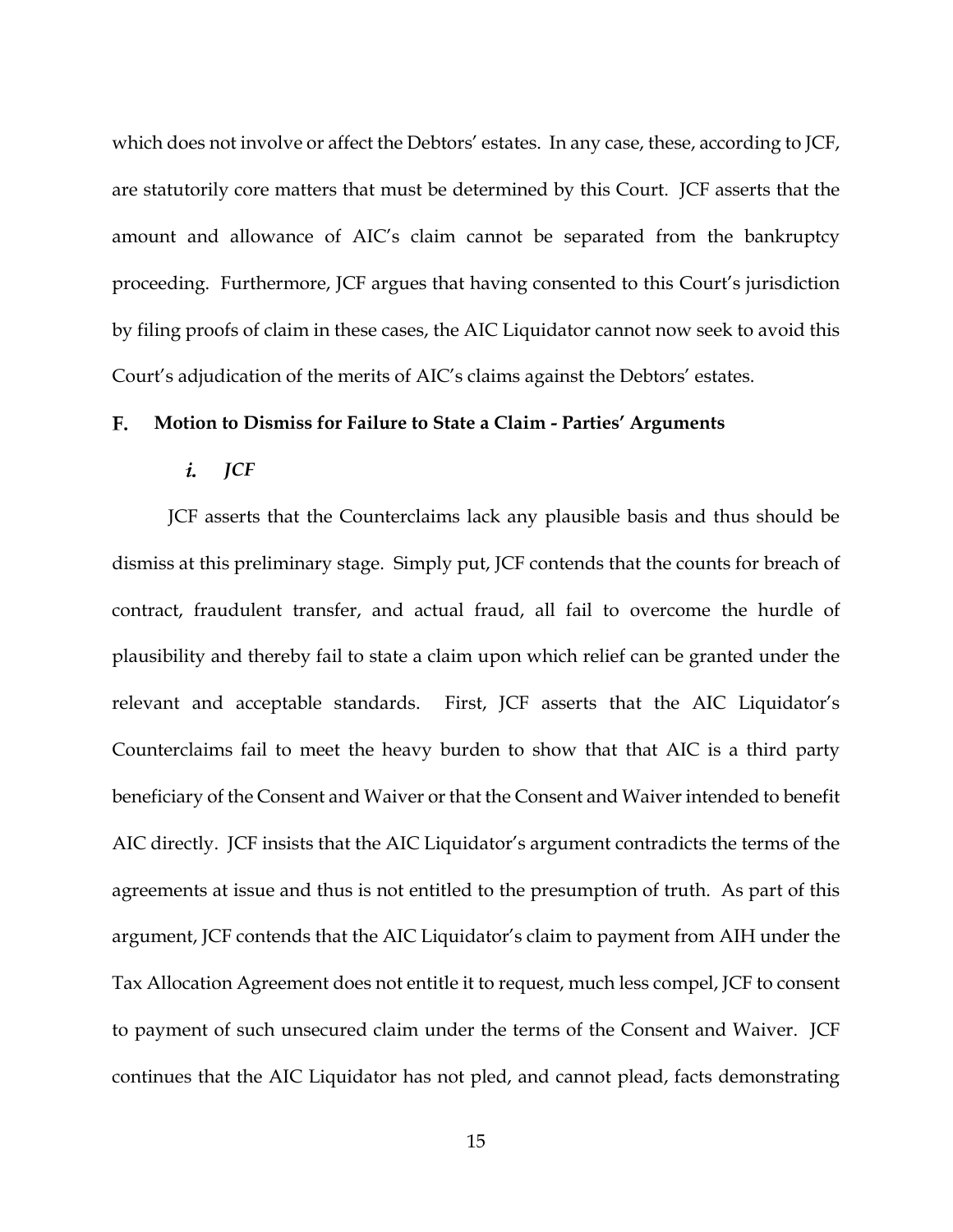that it would have been unreasonable for JCF to refuse to consent to the use of its own collateral to pay an unsecured insider creditor after an event of default had occurred under the JCF Credit Agreement. JCF further asserts that the AIC Liquidator's request for this Court to impose a constructive trust based upon JCF's alleged breach is not a valid remedy for breach of contract. It also ignores, so the argument goes, the heavy burden a party seeking to impose a constructive trust has under Missouri law, the law of the location of the DACA 2 Account.

Second, JCF asserts that the AIC Liquidator's counterclaim for fraudulent transfer likewise fails to state a cognizable claim. To begin with, JCF argues that the AIC Liquidator ignores the high pleading standard set for claims of fraud under Rule 9(b) of the Federal Rules of Civil Procedure, which requires that such claims be pled with particularity. In claiming fraudulent transfer, JCF contends that the AIC Liquidator merely parrots the statutory elements without elaborating further. Additionally, JCF argues that the AIC Liquidator does not clearly plead which entity's property allegedly was transferred, flip flopping between AIH (on whose behalf the AIC Liquidator cannot assert claims) and AIC (which never treated the DACA 2 Account as its property). JCF continues that even if a transfer had occurred, the AIC Liquidator does not plead that JCF took less than reasonably equivalent value. Furthermore, JCF asserts that the AIC Liquidator is no more successful in pleading actual fraudulent intent. JCF contends that the AIC Liquidator misapplies the badges of fraud to which courts look to determine actual intent, taking snippets of statutory verbiage, and altering the language and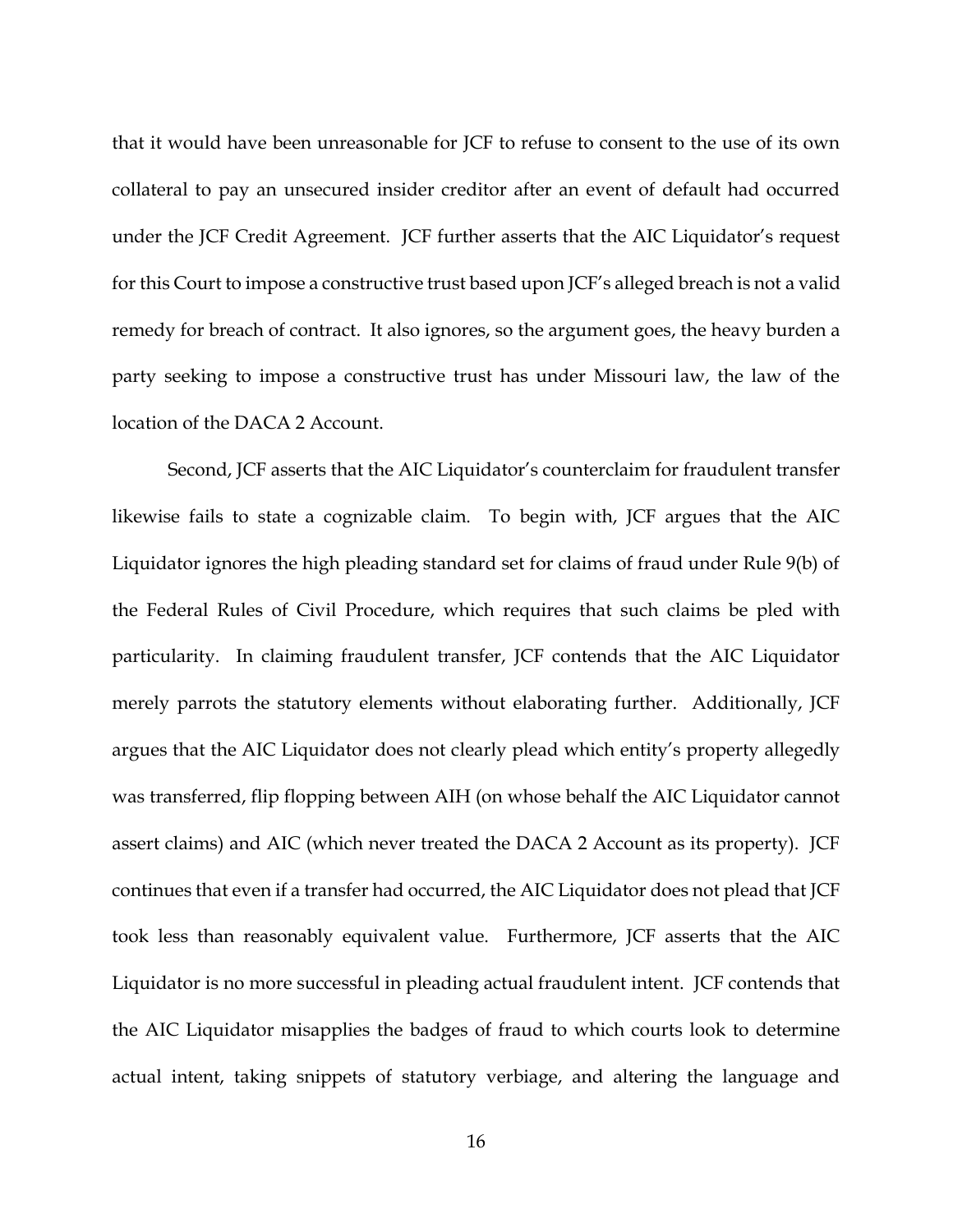attempting to mold the statute so as to somehow fit the counterclaim. JCF insists that these types of bare and conclusory allegations are nothing more than wishful thinking that, by itself, cannot save the intentional fraudulent transfer counterclaim.

Finally, JCF contends that the AIC Liquidator does not allege fraud with the particularity required, choosing rote conclusions over actual identification of a fraudulent act or allegation of a specific intent to defraud. Similarly, JCF argues that the AIC Liquidator's common law fraud counterclaim does not state a claim upon which relief can be granted because the AIC Liquidator fails to allege facts that would support any of the requisite elements of fraud. JCF further states that even if the Consent and Waiver contained a false promise, this alone would be insufficient to allege fraud, as a false promise in and of itself is not actionable in fraud unless it is part of a broader fraudulent scheme. Likewise, JCF asserts that the AIC Liquidator does not plead any facts supporting the claim that JCF knew it was making a false statement. At bottom, JCF believes that the Counterclaims are not more than an attempt by an unsecured creditor to leapfrog over other creditors to get its claim paid.

#### $ii$ *AIC Liquidator*

The AIC Liquidator asserts that JCF attempt to minimize the facts to its own benefit. The AIC Liquidator contends that JCF's description of the reference to the 2014 Tax Payment in the Consent and Waiver as "obscure" does not make it any less supportive of the AIC Liquidator's claim that JCF knew why that sum was being segregated and for what purpose, and agreed to it. Further, the AIC Liquidator argues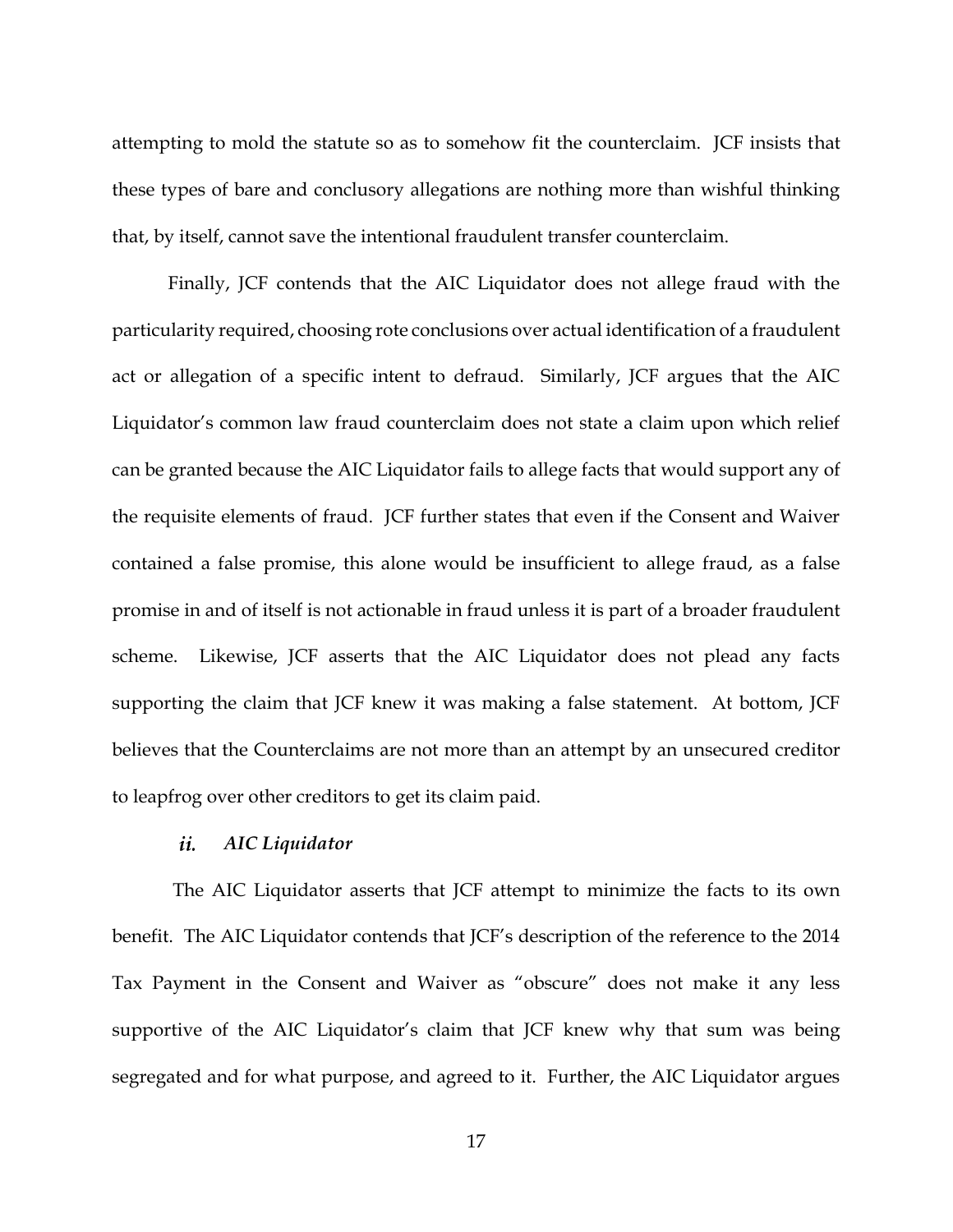that JCF tries to twist the facts as alleged in the Counterclaims to distance itself from AIC, and to suggest that the sole basis for the Counterclaims is that AIC has an unsecured claim under the Tax Allocation Agreement that somehow trumps the perfected security interest of JCF. However, the AIC Liquidator emphasizes that she believes that the allegations in the Counterclaims make it clear that AIC has an independent right to those funds that arise out of the interlocked agreements at issue here, including JCF's consent, through the Consent and Waiver, to carve out a portion of its collateral for that payment. Specifically, the AIC Liquidator asserts that either AIC is a third-party beneficiary of the Consent and Waiver and the AIC Liquidator has standing to bring a breach of contract claim, or the AIC Liquidator is not bound by the terms of the Consent and Waiver and, therefore, may appropriately seek the equitable remedy of a constructive trust. The AIC Liquidator is confident that the Counterclaims sufficiently state plausible claims for the imposition of a constructive trust on the funds segregated in the DACA 2 Account or any other relief the Court will deem appropriate.

### **DISCUSSION**

## **A. Motion to Dismiss for Lack of Subject Matter Jurisdiction**

### *i. Standard of Review*

 $\overline{a}$ 

Rule 12(b)(1) of the Federal Rules of Civil Procedure allows a party to bring a motion to dismiss for lack of subject matter jurisdiction.40 Such a motion challenges the

<sup>40</sup> Fed. R. Civ. P. 12(b) is applicable to adversary proceedings by virtue of Fed. R. Bankr. P. 7012(b).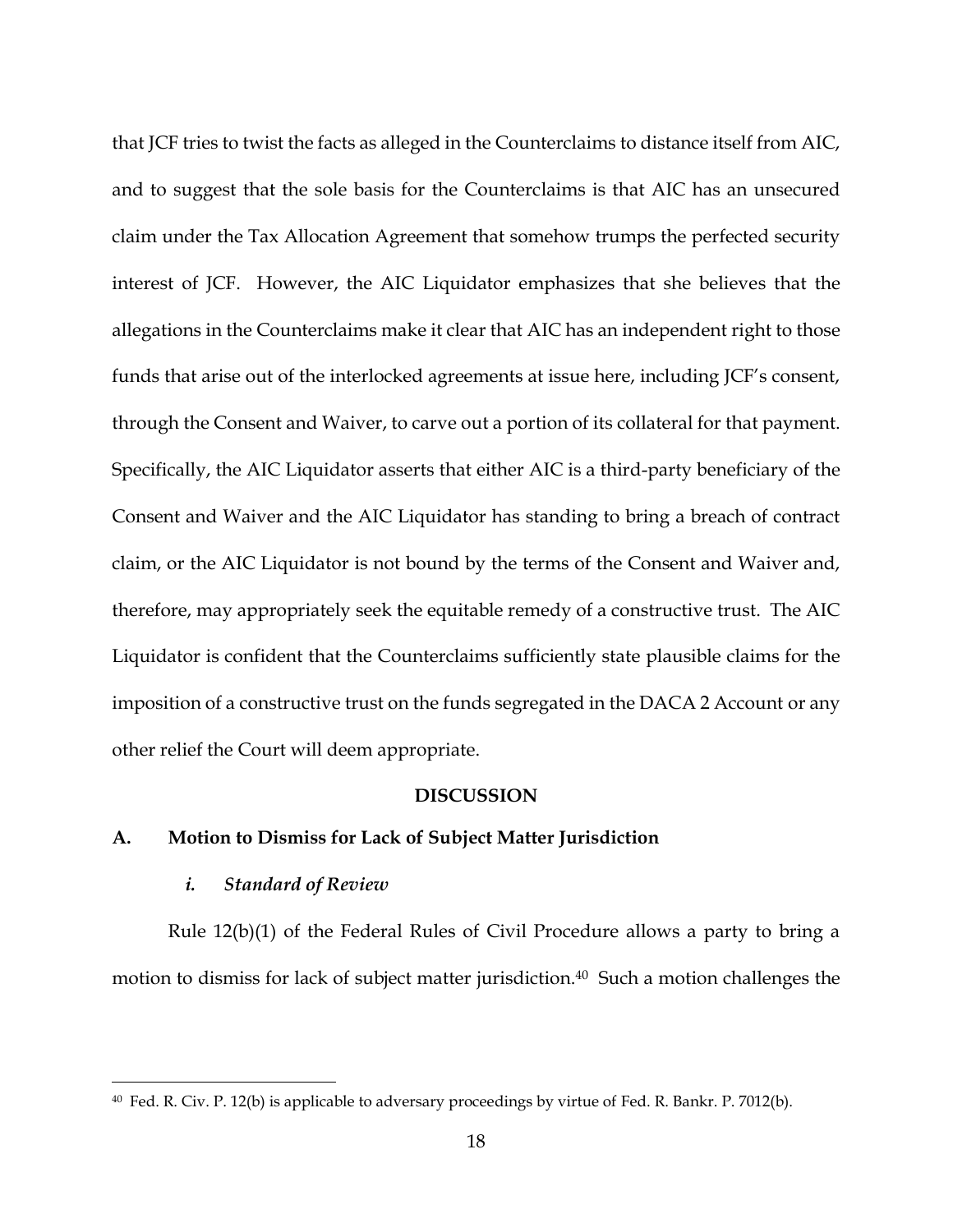power of the federal court to hear a claim or case.<sup>41</sup> Indeed, "because of the fundamental and systemic nature of the defense, and its centrality to basic principles of judicial federalism, lack of subject matter jurisdiction may be asserted at any time by the court, *sua sponte*, either at trial or appellate level . . . ."42 However, as a rule, the party invoking the federal court's jurisdiction bears the burden of establishing that the court has the requisite jurisdiction.<sup>43</sup>

As many judicial decisions make clear, a motion under Rule 12(b)(1) may take one of two forms. The first, a facial challenge, asserts that the plaintiff had failed to properly plead jurisdiction as required by Rule 8(a)(1), which means that the factual allegations in the complaint are insufficient to show that the federal court has jurisdiction over the subject matter of the case.<sup>44</sup> In resolving a facial challenge, the court accepts the jurisdictional allegations as true,<sup>45</sup> asking only whether those allegations sufficiently establish a basis for federal subject matter jurisdiction.<sup>46</sup> The other defect that may be

<sup>41</sup> *See, e.g., Petruska v. Gannon University*, 462 F.3d 294, 302 (3d Cir. 2006); *Democracy Rising PA v. Celluci*, 603 F. Supp. 2d 780, 788 (M.D. Pa. 2009); *Casino Caribbean, LLC v. Money Centers of America (In re Money Centers of America)*, No. 14-50437, 2017 WL 775780, at \*4 (Bankr. D. Del. Feb. 28, 2017).

<sup>42</sup> Charles A. Wright & Arthur R. Miller, *Federal Practice and Procedure* § 1350 (3d ed. 2004); *see also In re The Fairchild Corp.*, 452 B.R 525, 529 (Bankr. D. Del. 2011).

<sup>43</sup> *See, e.g., D'Jamoos v. Pilatus Aircraft Ltd.*, 566 F.3d 94, 102 (3d Cir. 2009); *Common Cause of Pennsylvania. v. Pennsylvania*, 558 F.3d 249, 257 (3d Cir. 2009); *In re American Home Mortg. Holding*, 477 B.R. 517, 524 (2012).

<sup>44</sup> *See, e.g., Emerald Capital Advisors Corp. v. Karma Automotive LLC (In re FAH Liquidating Corp., (f/k/a/ Fisker Automotive Holdings, Inc.))*, No. 16-51528, 2017 WL 663521, at \*1 (Bankr. D. Del. Feb. 16, 2017) ("A Rule 12(b)(1) 'facial' challenge contents the sufficiency of the Complaint. The court assumes that the allegations in the Complaint are true but examines the pleadings to determine if they present a case within the court's jurisdiction").

<sup>45</sup> *See, e.g., J & D Home Improvement, Inc. v. Basement Doctor, Inc.*, 247 F. Supp. 2d 575, 577 (D. Del. 2003).

<sup>46</sup> *See* Steven S. Gensler, *Federal Rules of Civil Procedure: Rules and Commentary* 265 (2017); *see also In re America Home Mortg. Holding*, 477 B.R. at 524.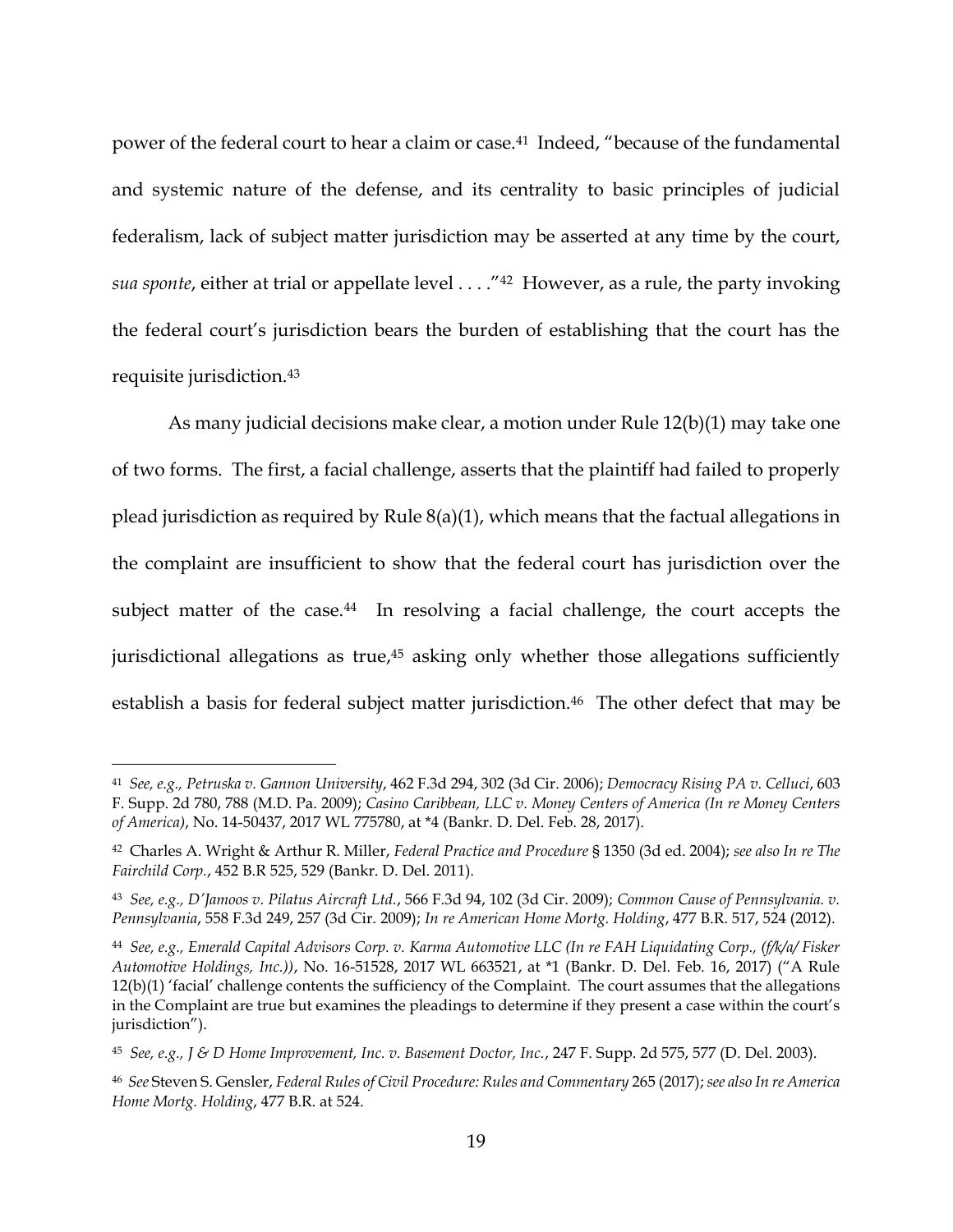challenged under Rule 12(b)(1), a factual challenge, attacks the existence of federal subject matter jurisdiction over the matter, whether properly pleaded or not.<sup>47</sup> In such cases, the court does not accept the jurisdictional allegations as true, but instead must determine whether its subject matter jurisdiction has been properly invoked.<sup>48</sup> Additionally, when the defendant purpose is to challenge the substance of the jurisdictional allegations, he or she may use affidavits, declarations, or any other evidence properly before the court.<sup>49</sup>

It is worth noting that the scope of Rule  $12(b)(1)$  is flexible, often serving as a procedural vehicle for raising various attacks that challenge the federal court's ability to proceed with the action.50 Admittedly, however, under a particular set of circumstances there can be a lack of clarity surrounding the application of the facial and factual challenges definitions. That is, the difference between the two forms of challenges is sometimes difficult to discern. Here, the AIC Liquidator argues that based on the terms of the Tax Allocation Agreement, the Consent and Waiver, and the Settlement Agreement, the issues presented in the Complaint regarding the DACA 2 Account are nothing more than a dispute between two creditors to funds in which none of the Debtors

<sup>47</sup> *See* Gensler, *Federal Rules of Civil Procedure*, at 266; Wright & Miller, *Federal Practice and Procedure*, at § 1350; *Emerald Capital Advisors Corp. v. Karma Automotive LLC*, 2017 WL 663521, at \*1 ("A 'factual' attack on jurisdiction argues that the pleadings satisfy a finding that jurisdiction exist, but that the allegations are false, thereby taking the case outside the court's jurisdiction").

<sup>48</sup> *See* Gensler, *Federal Rules of Civil Procedure*, at 266.

<sup>49</sup> Wright & Miller, *Federal Practice and Procedure*, at § 1350; *Gotha v. United States*, 115 F.3d 176, 179 (3d Cir. 1997); *S.R.P. v. United States*, 676 F.3d 329, 343 (3d Cir. 2012); *Dugan v. Coastal Industries, Inc.*, 96 F. Supp. 2d 481, 482 (E.D. Pa. 2000).

<sup>50</sup> *See* Wright & Miller, *Federal Practice and Procedure*, at § 1350.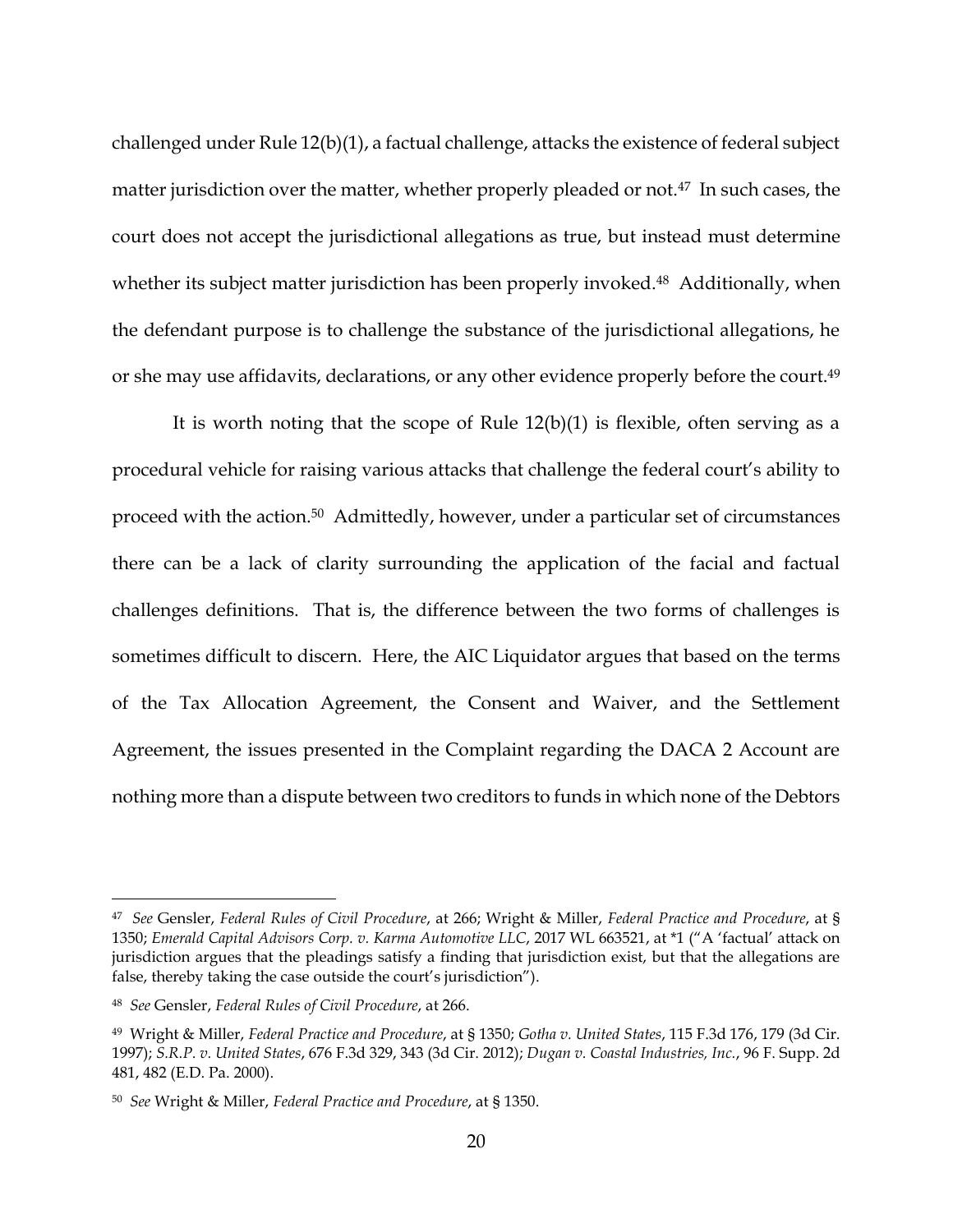have an interest, and which will not affect the administration of the estates.<sup>51</sup> The AIC Liquidator has not purported to present additional evidence, but merely asserts that looking at certain documents, that were attached to the Complaint, leads to the conclusion that this Court does not have subject matter jurisdiction over this adversary proceeding. At bottom, whether the AIC Liquidator's motion presents a facial challenge or a factual challenge is not determinative of the issue. Either way, the underlying argument of the AIC Liquidator is that the funds in the DACA 2 Account were never part of the estates, and even if the funds were property of the Debtors' estates, the Trustee has waived and released any rights that the estates had in those funds, and JCF agreed to pay those funds to AIC. Thus, the threshold question here is whether the funds held in the DACA 2 Account are property of the estate or not. As detailed below, determining whether something is property of the estate necessarily invokes this Court jurisdiction.

### *ii. Analysis*

### *1. Bankruptcy Courts' Jurisdictional Domains*

Sections 1334 and 157 of the Judicial Code sets forth the bankruptcy courts' subject matter jurisdiction.<sup>52</sup> Under section 1334(a), "the district courts shall have original and exclusive jurisdiction of all cases under title 11," and section 1334(e) gives district courts exclusive jurisdiction over all the property of the debtor as of the commencement of a case under title 11, and over all property of the estate." Additionally, section 1334(b)

<sup>51</sup> Br. in Support of Mot. to Dismiss, p. 16.

<sup>52</sup> 28 U.S.C. §§ 157, 1334 (2012).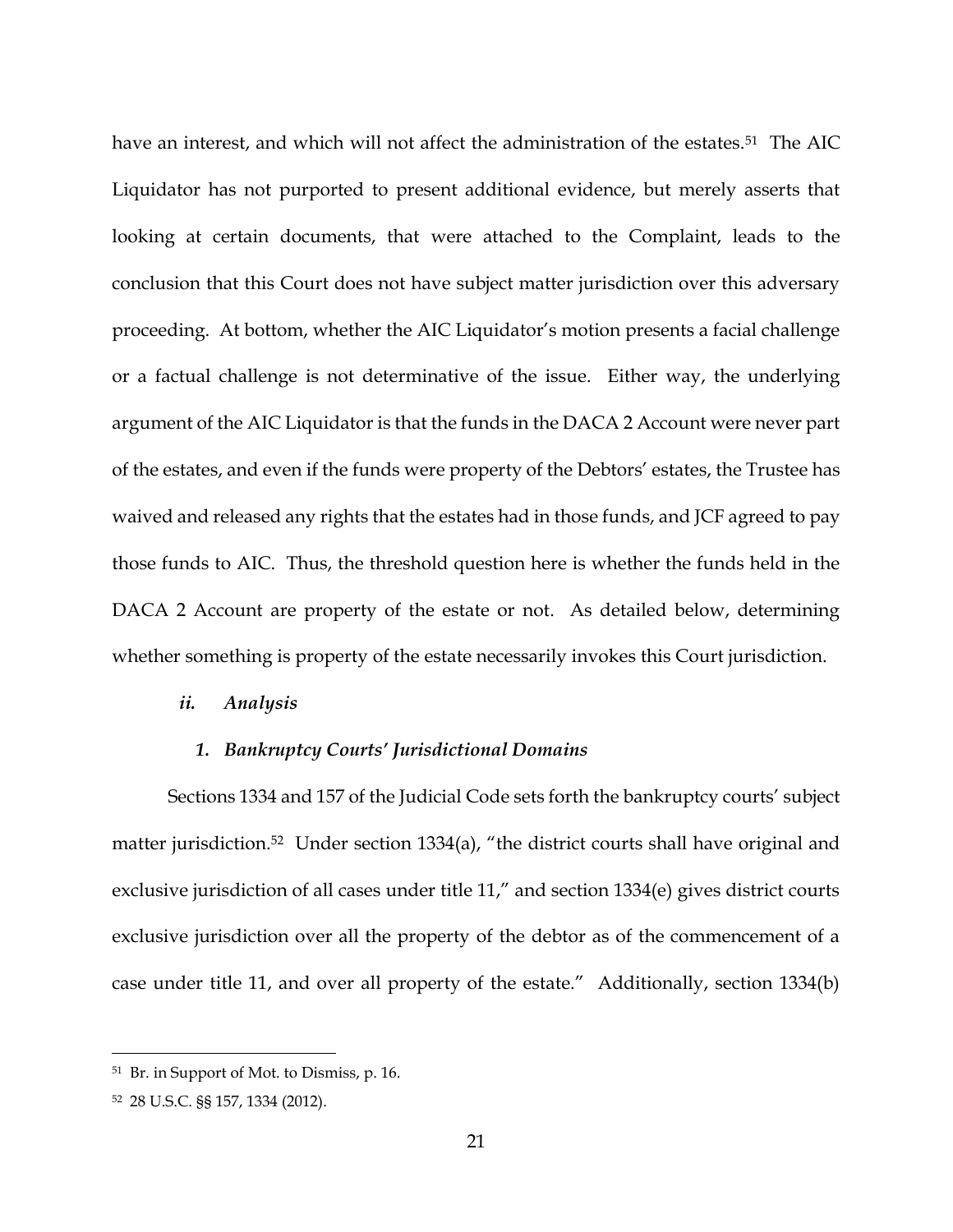grants district courts sitting in bankruptcy with "original but not exclusive jurisdiction of all civil proceedings arising under title 11, or arising in or related to cases under title 11." Such civil proceedings include, in addition to contested matters in cases, adversary proceedings like this one.53 Concurrently, section 157(a) allows the district court to provide "that any or all cases under title 11 and any or all proceedings arising under title 11 or arising in or related to a case under title 11 shall be referred to the bankruptcy judges for the district." The Delaware District Court has so provided.<sup>54</sup>

Cases under title 11 refer merely to the bankruptcy petition itself.<sup>55</sup> Proceedings "arising under" title 11 refer to the various routine matters in the bankruptcy case and to any proceedings within the case that may raise a disputed legal matter.<sup>56</sup> Whether a proceeding "arises under" title 11 depends upon whether the Bankruptcy Code creates the cause of action or provides the substantive rights that are invoked in the proceeding.<sup>57</sup> Proceedings "arising in" a case under title 11 refer to proceedings that are not based on any right expressly created by title 11, but nevertheless would have no existence outside the bankruptcy case.58 Claims against the estate, even those based on state law, and matters involving the enforcement and construction of a bankruptcy court order, are in

<sup>53</sup> *See In re Ames Department Stores, Inc.*, 542 B.R. 121, 134 (Bankr. S.D.N.Y 2015).

<sup>54</sup> *In re Sportsman's Warehouse, Inc.*, 457 B.R. 372, 384 (Bankr. D. Del. 2011).

<sup>55</sup> *See, e.g., Stoe v. Flaherty*, 436 F.3d 209, 216 (3d Cir. 2006) (citing *In re Combustion Eng'g, Inc.*, 391 F.3d 190, 225 (3d Cir. 2005)); *In re Marcus Hook Dev. Park, Inc.*, 943 F.2d 261, 264 (3d Cir. 1991).

<sup>56</sup> *In re Sportsman's Warehouse*, 457 B.R. at 384.

<sup>57</sup> *See, e.g., Id.*; *In re Ames Department Stores*, 542 B.R. at 135.

<sup>58</sup> *See, e.g., Stoe v. Flaherty*, 436 F.3d at 216 (citing *United States Trustee v. Gryphon at the Stone Mansion, Inc.*, 166 F.3d 552, 556 (3d Cir.1999)); *In re Sportsman's Warehouse*, 457 B.R. at 384-385.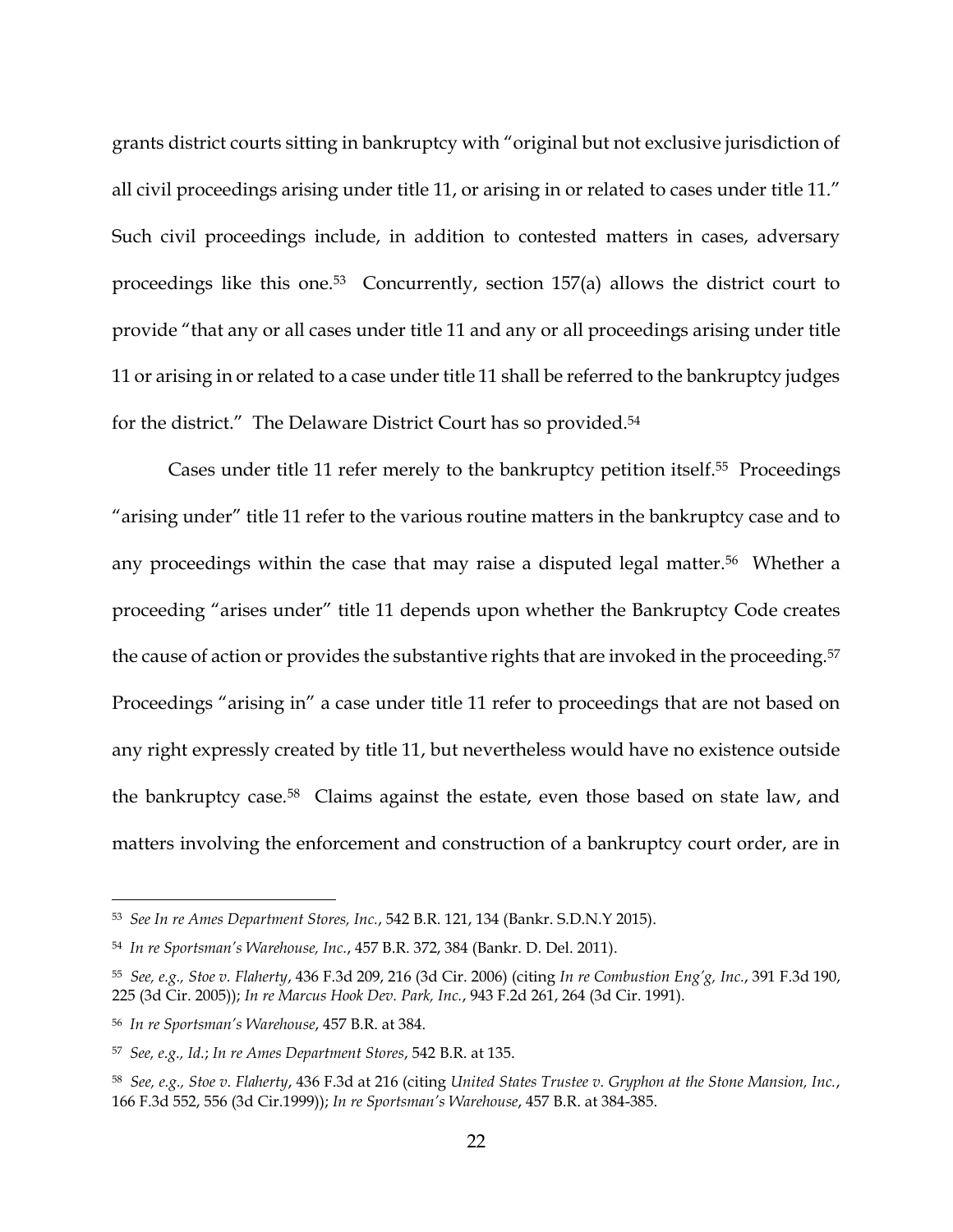this category.<sup>59</sup> Finally, "related to" proceedings include those matters that are not in the previous categories, but nevertheless relate to a bankruptcy case. Whether a proceeding is "related to" a bankruptcy case depends on whether "the outcome of that proceeding could conceivably have any effect on the estate being administrated in bankruptcy."<sup>60</sup> Moreover, "[a]n action is related to bankruptcy if the outcome could alter the debtor's rights, liabilities, options, or freedom of action (either positively or negatively) and which in any way impacts upon the handling and administration of the bankrupt estate."<sup>61</sup> Despite some initial uncertainty, later decisions from the Third Circuit Court of Appeals confirmed that test determined in *Pacor* requires a conceivability of a direct impact upon the estate.62 The United States Supreme Court has also made clear that the critical import of the *Pacor* test is that "whatever test is used . . . bankruptcy courts have no jurisdiction over proceedings that have no effect on the estate of the debtor."<sup>63</sup>

A related matter is the bankruptcy courts' judicial power. Although in some aspects intertwined with jurisdictional issues, the bankruptcy courts' judicial power is fundamentally different.<sup>64</sup> Pursuant to section 157, bankruptcy courts have "full

<sup>59</sup> *See, e.g., In re Ames Department Stores*, 542 B.R. at 135.

<sup>60</sup> *Pacor, Inc. v. Higgins*, 743 F.2d 984, 994 (3d Cir. 1984).

<sup>61</sup> *Id.*

<sup>62</sup> *See, e.g., In re W.R. Grace & Co.*, 591 F.3d 164 (3d Cir. 2009); *In re American Home Mortg. Holding*, 477 B.R. 517, 529 (2012).

<sup>63</sup> *Celotex Corp. v. Edwards*, 514 U.S. 300, 308 n.6 (1995) (but, ". . . the 'related to' language of § 1334(b) must be read to give district courts (and bankruptcy courts under § 157(a)) jurisdiction over more than simple proceedings involving the property of the debtor or the estate").

<sup>64</sup> *See In re Ames Department Stores*, 542 B.R. at 137 ("The authority granted by statute under section 157(b) to bankruptcy judges to issue final orders is thus sometimes referred to as a bankruptcy court's 'core jurisdiction'—though for the reasons obvious from the discussion above, it is 'jurisdiction' very different than the jurisdiction conferred under 28 U.S.C. §§ 1331-1334, and many prefer not to call it 'jurisdiction' at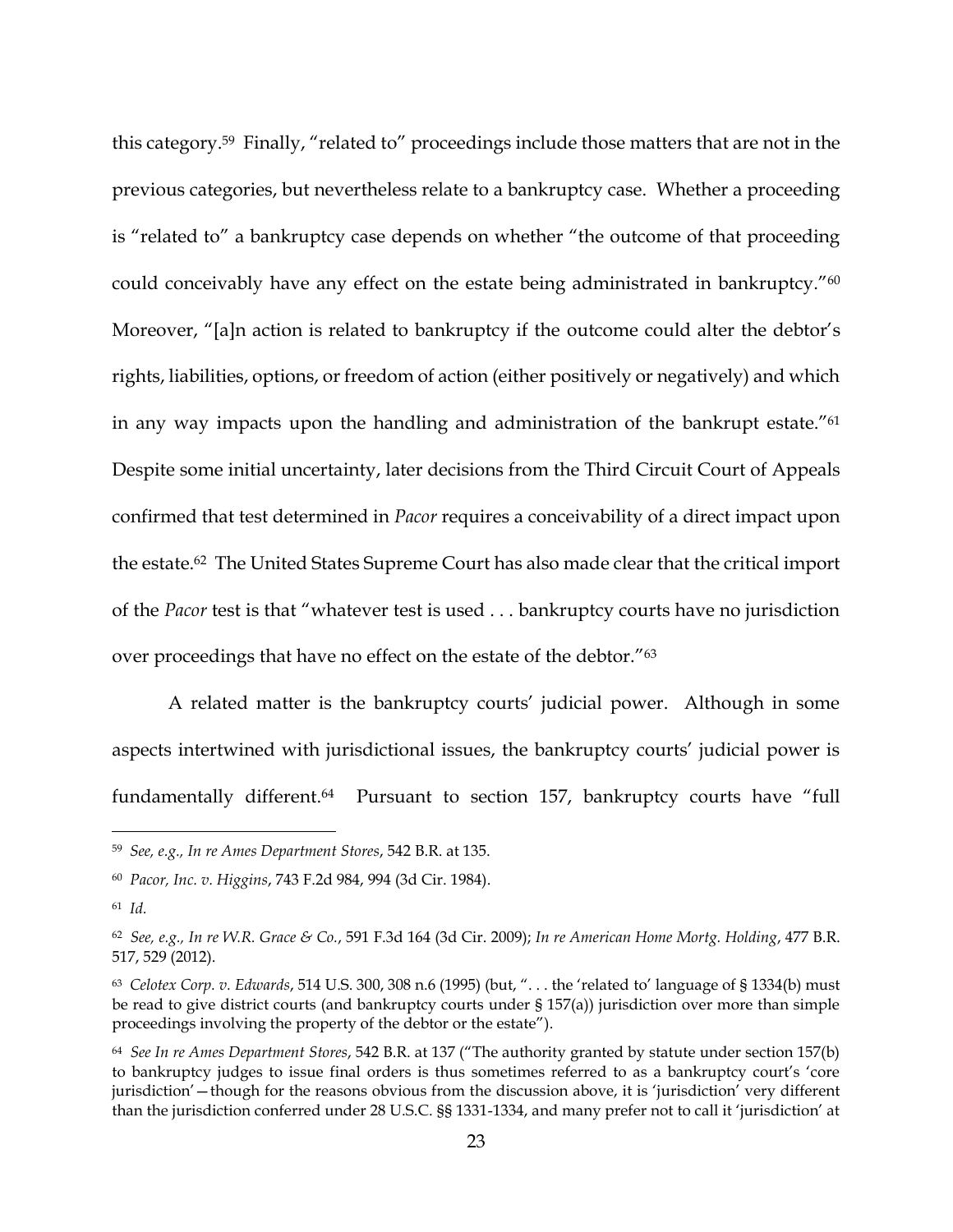adjudicative power with regard to 'core' proceedings, subject to appellate review by the district courts," but must "submit proposed findings of fact and conclusions of law to the district court" regarding "non-core" proceedings.<sup>65</sup> "In order to evaluate whether a claim is 'core,' a court must first look to the illustrative list of 'core' proceedings found in §  $157(b)(2)$ . It must then conduct [a] two-step test, according to which a claim will be deemed core 'if (1) it invokes a substantive right provided by title 11 or (2) if it is a proceeding, that by its nature, could arise only in the context of a bankruptcy case.'"66 As a result, cases under title 11, proceedings "arising under" title 11, and proceedings "arising in" a case under title 11 will, almost by definition, be deemed core proceedings in which the bankruptcy court may enter final orders.<sup>67</sup> It is also worth remembering, that "core proceedings typically involve matters in which the interests of the federal bankruptcy system are most critical."<sup>68</sup>

all"); *see also In re USDigital, Inc.*, 461 B.R. 276, 283 (Bankr. D. Del. 2011); *In re RNI Wind Down Corp.*, 348 B.R. 286, 292 (Bankr. D. Del. 2006).

<sup>65</sup> *In re Resorts Int'l, Inc.*, 372 F.3d 154, 162 (3d Cir. 2004); 28 U.S.C. §§ 157(b)(1), 157(c)(1). This is where the debate around constitutional authority, and the Supreme Court's decision in *Stern v. Marshall* and its progeny, must be analytically situated, *see Stern v. Marshall*, 564 U.S. 462 (2011), *Wellness Int'l Network Ltd., v. Sharif*, 135 S. Ct. 1932 (2015). The issue in *Stern v. Marshall* was when, under the United States Constitution, the bankruptcy court could enter a final judgment as opposed to proposed findings of fact and conclusions of law in a case where subject matter jurisdiction existed under 28 U.S.C. § 1334(a) (2012). As such, *Stern v. Marshall*, is not a case about subject matter jurisdiction. Rather it addresses the power of the bankruptcy court to enter final orders, assuming that subject matter jurisdiction exists; *see also In re The Fairchild Corp.*, 452 B.R 525, 530 n. 14 (Bankr. D. Del. 2011); *In re USDigital, Inc.*, 461 B.R. at 276.

<sup>66</sup> *In re Exide Technologies*, 544 F.3d 196, 206 (3d Cir. 2008) (citing *Halper v. Halper*, 164 F.3d 830, 836 (3d Cir. 1999)); *In re Winstar Comm., Inc.*, 554 F.3d 382, 405 (3d Cir. 2009); *see also In re Kessler*, 430 B.R. 155, 161 (Bankr. M.D. Pa. 2010) ("This approach is designed to be mindful of the constitutional limitations . . . A claim might not be 'core' even if it appears to fall within one of the illustrative examples of 28 U.S.C. §  $157(b)(2)$ ").

<sup>67</sup> *See, e.g.*, *In re Kessler*, 430 B.R. at 161; *In re USDigital, Inc.*, 461 B.R. at 283.

<sup>68</sup> *In re Ames Department Stores*, 542 B.R. at 137.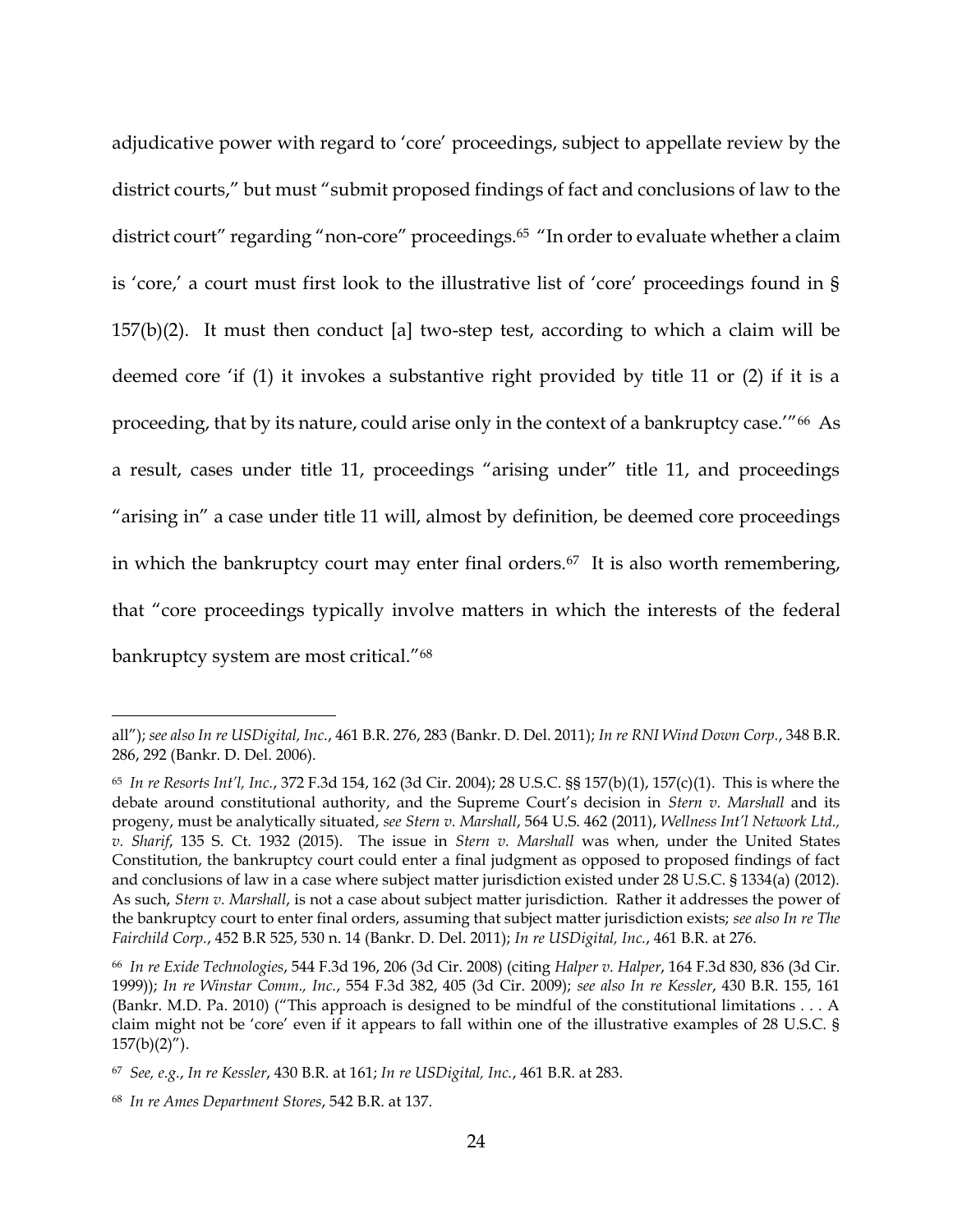A necessary conclusion must be that even if a bankruptcy court lacks constitutional power to adjudicate, dismissal of a proceeding pursuant to a motion under Rule 12(b)(1) would not be, in most cases, the correct course of action. When a bankruptcy court, pursuant to *Stern*, cannot constitutionally enter final judgment on a bankruptcy related claim, "the relevant statute nevertheless permits the bankruptcy court to treat the claim as non-core and issue proposed findings of fact and conclusions of law for *de novo* review and entry of judgment by the district court."<sup>69</sup>

Finally, under some specific conditions, a bankruptcy court is required to abstain from hearing a non-core matters that are "related to" a case under title 11.70 The purpose of mandatory abstention is "to require federal courts to defer to the state courts to handle lawsuits which, although 'related to' a bankruptcy, can be promptly resolved in state court without interfering with the proceedings pending in the federal courts."<sup>71</sup> Additionally, section  $1334(c)(1)$  of the Judicial Code provides that nothing prevents a bankruptcy court "from abstaining from hearing a particular proceeding arising under title 11 or arising in or related to a case under title 11."72 In this regard, courts look to twelve-factor test to determine whether permissive abstention is appropriate.73 A

<sup>69</sup> *Executive Benefits Ins. Agency v. Arkison*, 134 S. Ct. 2165 (2014); *see also Reed v. Zwick (In re Reed)*, 559 B.R. 194, 203 (Bankr. N.D. Ohio 2016).

<sup>70</sup> *See* 28 U.S.C. § 1334(c)(2); *see also, e.g., In re Sportsman's Warehouse, Inc.*, 457 B.R. 372, 389 (Bankr. D. Del. 2011); *In re Maxus Energy Corp.*, 560 B.R. 111, 120 (Bankr. D. Del. 2016).

<sup>71</sup> *Beightol v. UBS Painewebber (In re Global Crossing, Ltd. Sec. Litig.)*, 311 B.R. 345, 349 (S.D.N.Y. 2003).

<sup>72</sup> 28 U.S.C. § 1334(c)(1) (2012).

<sup>73</sup> *See, e.g., Emerald Capital Advisors Corp. v. Karma Automotive LLC (In re FAH Liquidating Corp., (f/k/a/ Fisker Automotive Holdings, Inc.))*, No. 16-51528, 2017 WL 663521, at \*5 (Bankr. D. Del. Feb. 16, 2017); *In re Maxus*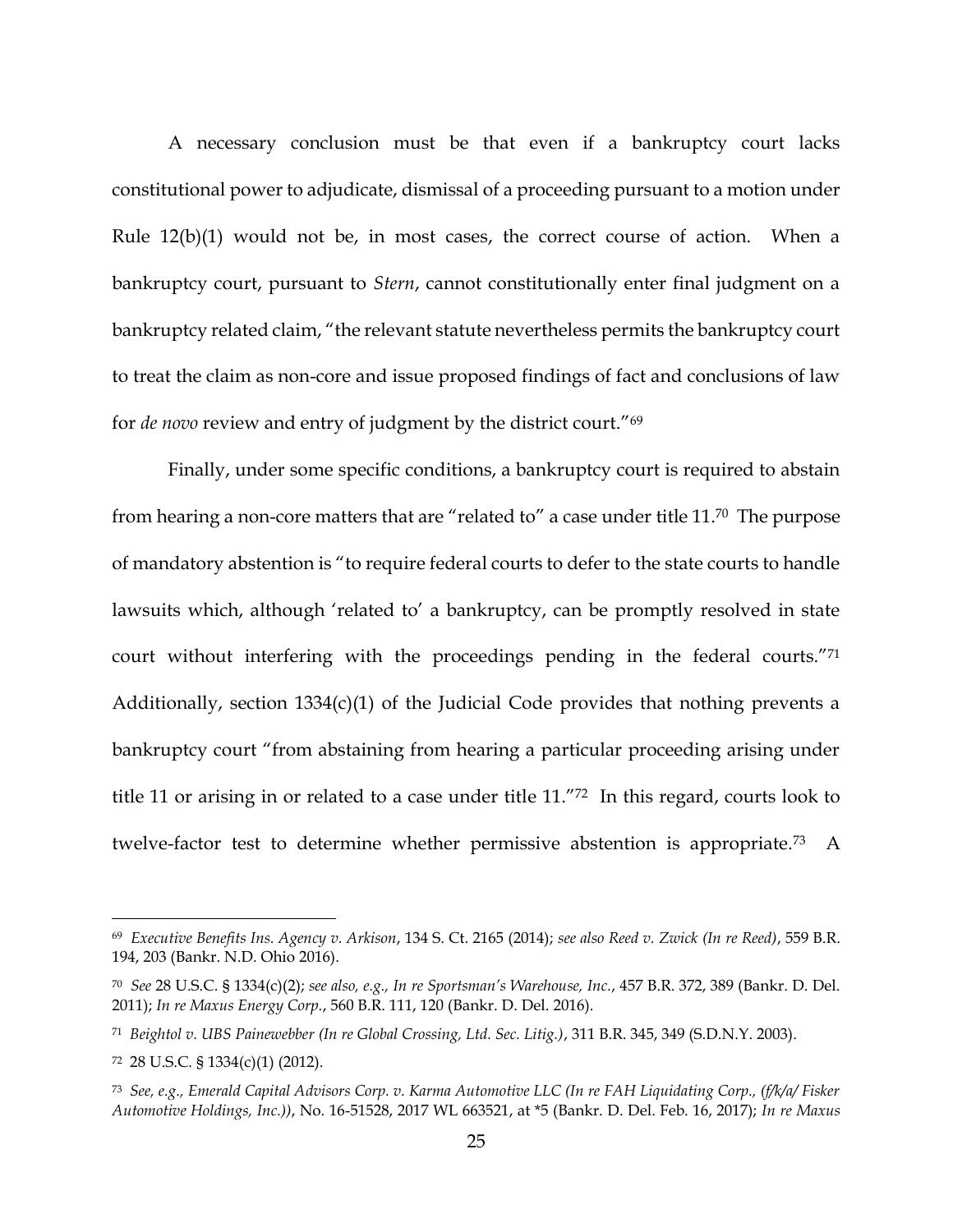bankruptcy court's evaluation of these factors is not a mathematical exercise, and the decision of the court on permissive abstention is left to the bankruptcy court's broad discretion.<sup>74</sup>

### *2. The Bankruptcy Court has Jurisdiction over this Core Matter*

The DACA 2 Account is held solely in the name of AIH. As such, the account and its funds are presumably property of the estate under section 541(a) of the Bankruptcy Code.75 This is the avenue upon which JCF advances its claim to priority over the disputed funds. However, the AIC Liquidator asserts that the funds in the DACA 2 Account were never part of the bankruptcy estates, and even if the funds were property of the Debtors' estates, the Trustee has waived and released any rights to those funds, and JCF agreed to pay those funds to AIC. In other words, the AIC Liquidator contends that the funds at issue here are held in trust for the benefit of AIC, and thus, never constituted part of the bankruptcy estate. Indeed, under section 541(d) of the Bankruptcy Code, property of the estate does not include "property in which the debtor holds, as the commencement of the case, only legal title and not an equitable title."<sup>76</sup> The "classic definition of a trust . . . [is that] the beneficiary has an equitable interest in the trust

*Energy Corp.*, 560 B.R. at 124-125; *In re Kessler*, 430 B.R. 155, 161 (Bankr. M.D. Pa. 2010); *Republic Underwrites Ins. Co. v. DBSI Republic, LLC (In re DBSI, Inc.)*, 409 B.R. 720, 728-729 (Bankr. D. Del. 2009).

<sup>74</sup> *Trans World Airlines, Inc. v. Karabu Corp.*, 196 B.R. 711, 715 (Bankr. D. Del. 1996); *In re LaRoche Industries, Inc.*, 312 B.R. 249, 255 (Bankr. D. Del. 2004).

<sup>75</sup> 11 U.S.C. § 541(a) (2012); *see also In re Catholic Diocese of Wilmington, Inc.*, 432 B.R. 135, 147 (Bankr. D. Del. 2010); *In re Dameron*, 155 F.3d 718, 721 (4th Cir. 1998).

<sup>76</sup> 11 U.S.C. § 541(d) (2012).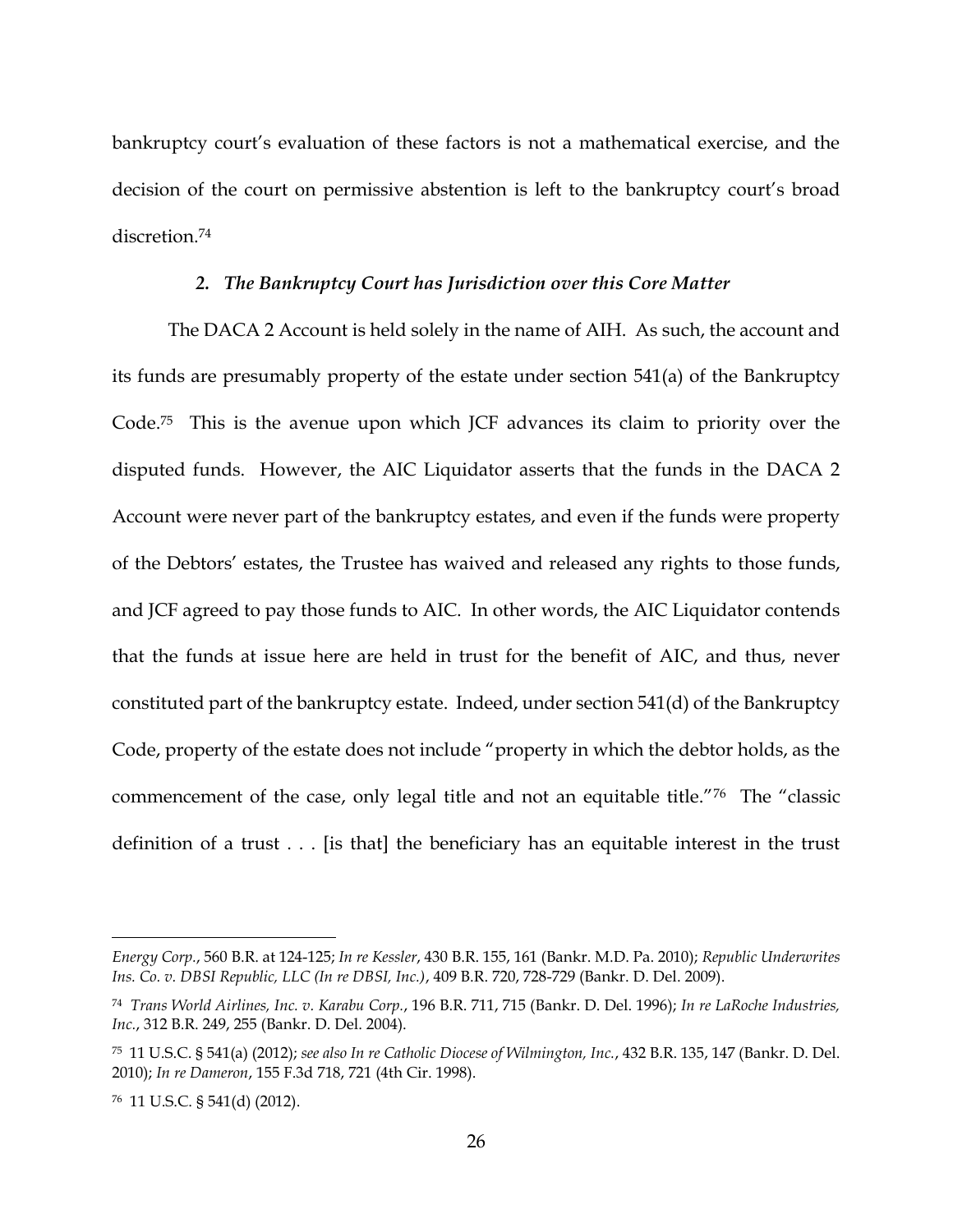property while legal title is vested in the trustee."77 Thus, if the disputed funds are held, as alleged by the AIC Liquidator, in trust and can be traced from their source, they are not property of the estate.<sup>78</sup> At bottom, therefore, this adversary proceeding requires a determination of whether the funds held in the DACA 2 Account are property of the estate or not.

The power of bankruptcy courts to determine if a particular asset constitutes property of the bankruptcy estate is clear. As one bankruptcy court stated, "[t]he determination of what constitutes property of the bankruptcy estate is inherently an issue to be determined by the bankruptcy court."79 Another bankruptcy court rightly indicated that, ". . . the bankruptcy court always has jurisdiction to determine what is, or is not, property of the bankruptcy estate under 11 U.S.C. § 541."80 Furthermore, various courts have concluded that matters requiring a declaration of whether a certain asset comes within the definition of property of the estate, as set forth in section 541 of the Bankruptcy Code, are core proceedings.<sup>81</sup> Specifically, the case law supports the view that actions

<sup>77</sup> *In re Columbia Gas Sys. Inc.*, 997 F.2d 1039, 1059 (3d Cir. 1993).

<sup>78</sup> *See In re Catholic Diocese of Wilmington, Inc.*, 432 B.R. at 147.

<sup>79</sup> *Johnson v. Fisher (In re Fisher)*, 67 B.R. 666, 668 (Bankr. D. Colo. 1986); *see also Pension Benefit Guaranty Corp. v. Continental Airlines (In re Continental Airlines)*, 138 B.R. 442, 445 (D. Del. 1992) ("The determination of each party's interest in the property is made by reference to the applicable state's law, *Butner v. United States*, 440 U.S. 48, 54–56 (1979), and the Bankruptcy Code determines whether that particular interest may properly be included in the property of the estate. The determination of the property of the estate is one of the core proceedings arising under title 11"); *In re Texaco Inc.*, 109 B.R. 609, 610 (S.D.N.Y. 1989) ("It is within the Bankruptcy Court's traditional jurisdiction to determine all matters relating to property in which the debtor has any interest").

<sup>80</sup> *In re Ratner*, 146 B.R. 211, 214-215 (Bankr. N.D. Ill. 1992).

<sup>81</sup> *In re Touch America Holdings, Inc.*, 401 B.R. 107, 117 (Bankr. D. Del. 2009) (and cases cited therein); *In re Salander-O'Reilly Galleries, LLC*, 475 B.R. 9, 28-29 (S.D.N.Y. 2012); *In re Ames Department Stores, Inc.*, 542 B.R.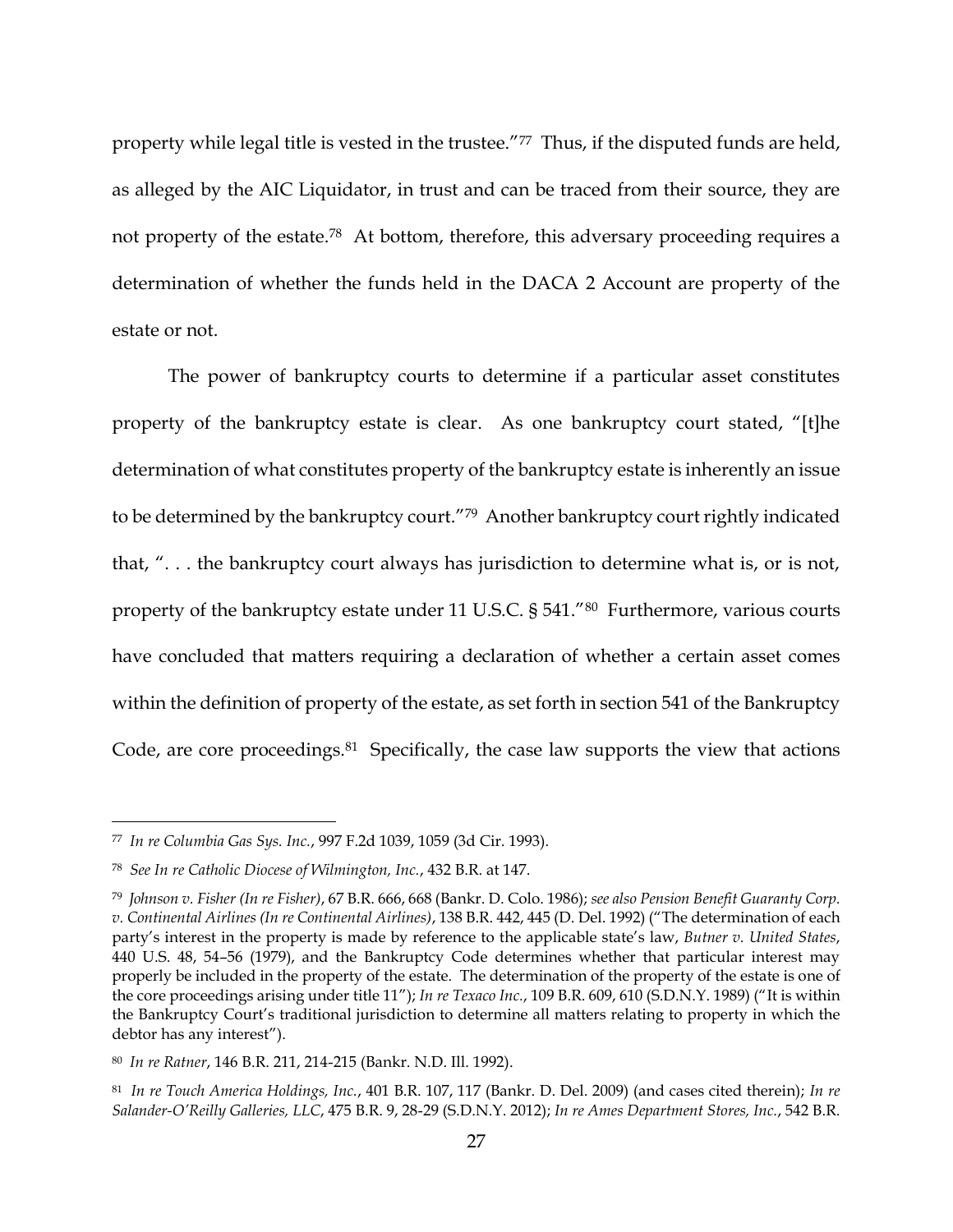regarding a constructive trust, such as the one requested by the AIC Liquidator, are core proceedings.<sup>82</sup> The Court of Appeals for the Fourth Circuit held that, "[a] claimant must, therefore, prove in a bankruptcy proceeding the existence of a trust and his rights to it. Clearly, the only proper forum for determining whether assets held by a debtor are held in constructive trust is the bankruptcy court, and such proceedings must be considered core proceedings . . . The finding of a constructive trust by the bankruptcy court and a determination of the proper distribution of that trust are intimately tied to the traditional bankruptcy functions and estate, and, therefore, are core matters within the clear jurisdiction of the bankruptcy court."83

A bankruptcy estate is a construct of section 541 of the Bankruptcy Code and thus a proceeding to determine the bounds of the estate necessarily derives from the bankruptcy case.<sup>84</sup> Therefore, the Court concludes that it has jurisdiction over this adversary proceeding. Further, the Court finds that the determination of whether the funds held in the DACA 2 Account are indeed property of bankruptcy estate is a core proceeding. Summarizing a similar issue, one bankruptcy court rightly stated that, "what is or is not property of a bankruptcy estate is an issue that stems from the bankruptcy itself, one that can only arise in a bankruptcy proceeding, since the concept of what is

<sup>121, 138 (</sup>Bankr. S.D.N.Y 2015); *In re Continental Airlines*, 138 B.R. at 445; *see also In re Downey Financial Corp.*, 428 B.R. 595 (Bankr. D. Del. 2010).

<sup>82</sup> *In re New Century Holdings, Inc.*, 387 B.R. 95, 105 (Bankr. D. Del. 2008).

<sup>83</sup> *In re Johnson*, 960 F.2d 396, 402 (4th Cir. 1992).

<sup>84</sup> *See In re Salander-O'Reilly Galleries, LLC*, 475 B.R. at 29.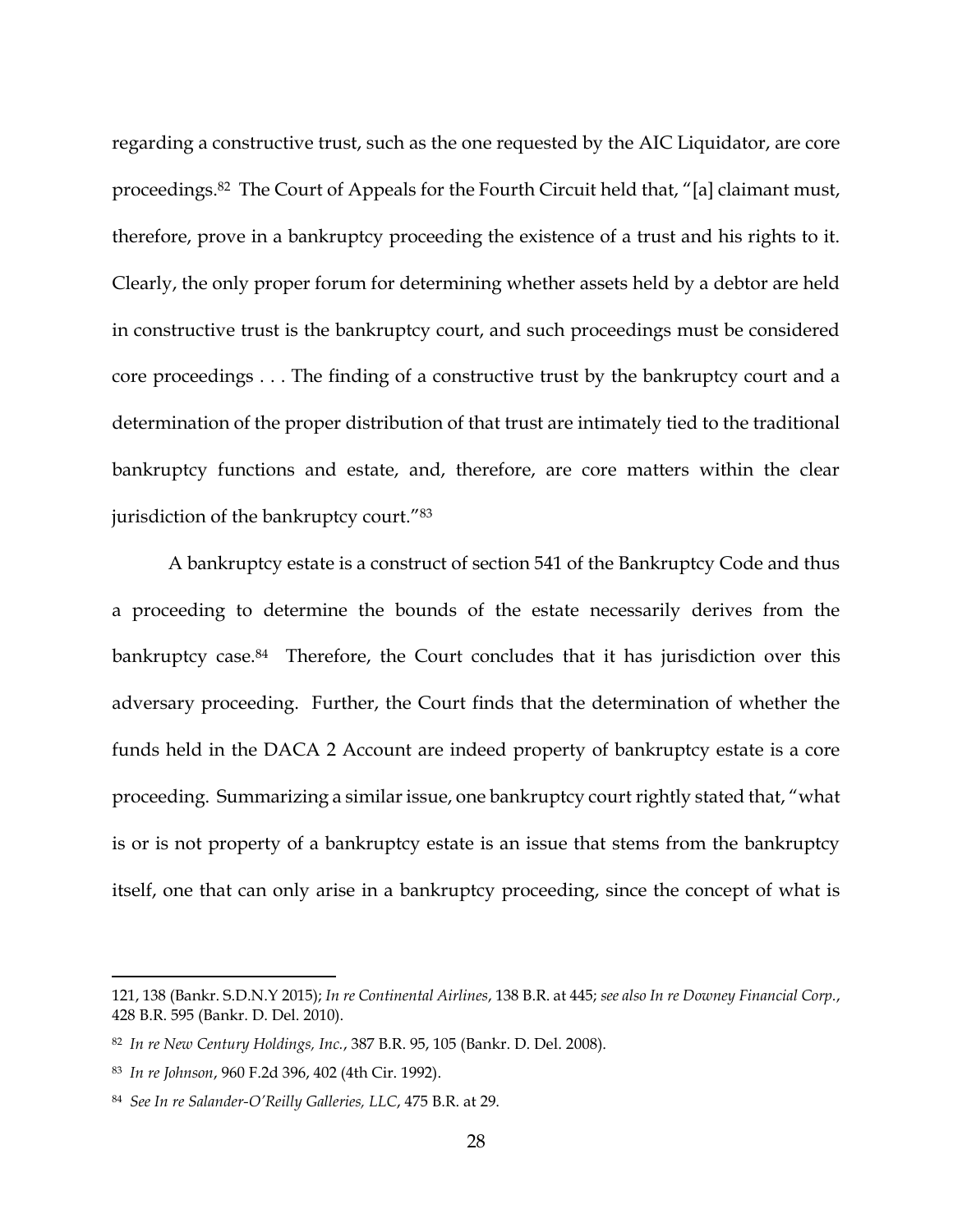property of a bankruptcy estate does not exist outside of a bankruptcy case."85 Finally, as the Court finds that the instant matter is a core proceeding, mandatory abstention is not applicable. Moreover, since determination of whether the disputed funds are property of the estate is intimately tied to the Court's traditional functions, abstention is inappropriate.86 Accordingly, in the exercise of its discretion the court will not abstain.

# **B. Motion to Dismiss for Failure to State a Claim**

### *i. Standard of Review*

 $\overline{a}$ 

Under Rule 12(b)(6) of the Federal Rules of Civil Procedure, a defendant may move to dismiss the plaintiff's complaint on the grounds that it fails to state a claim that entitles the plaintiff to any form of relief.87 The gist of such an objection is that the wrong that the plaintiff describes in the complaint is not recognized as a violation of any legal rights. Because the purpose of rule 12(b)(6) motion is to test whether the plaintiff's allegations, assuming they can be proved, state a claim for which a court might grant relief, the only question posed by such a motion is whether the complaint itself states a legally sufficient

<sup>85</sup> *In re BankUnited Financial Corp.*, 462 B.R. 885, 893-894 (Bankr. S.D. Fla. 2011) (internal citations omitted), *rev'd on other grounds*, 727 F.3d 1100 (11th Cir. 2013).

<sup>&</sup>lt;sup>86</sup> The AIC Liquidator asserts, among other things, that JCF is forum shopping. However, it should be noted that at the time JCF commenced this adversary proceeding the Trustee had not yet acknowledged the extent, validity, and priority of JCF's security interest in the DACA 2 Account. Accordingly, when JCF filed this adversary proceeding this Court was, undisputedly, the only court that could have resolve the claims made by JCF.

<sup>87</sup> Fed. R. Civ. P. 12(b) is applicable to adversary proceedings by virtue of Fed. R. Bankr. P. 7012(b). Naturally, the same legal standards apply with respect to dismissal of a defendant's counterclaim, *see, e.g., Perelman v. Perelman*, 545 Fed. Appx. 142 (3d Cir. Oct. 25, 2013); *Internet Media Corp. v. Hearst Newspapers, LLC*, No. 10-690, 2012 WL 3867165, at \*2 (D. Del. Sep. 6, 2012) ("In the wake of *Twombly* and *Iqbal*, it is clear that a[ ] counterclaim must set forth sufficient facts to give rise to a plausible claim for relief") (citing *Tyco Fire Prods. LP v. Victaulic Co.*, 777 F.Supp.2d 893, 898 (E.D. Pa. 2011)); *Bayer CropScience AG v. Dow AgroSciences LLC*, No. 10-1045, 2011 WL 6934557, at \*2 (D. Del. Dec. 30, 2011) ("Counterclaims … are ordinarily subject to the demands of *Twombly/Iqbal*").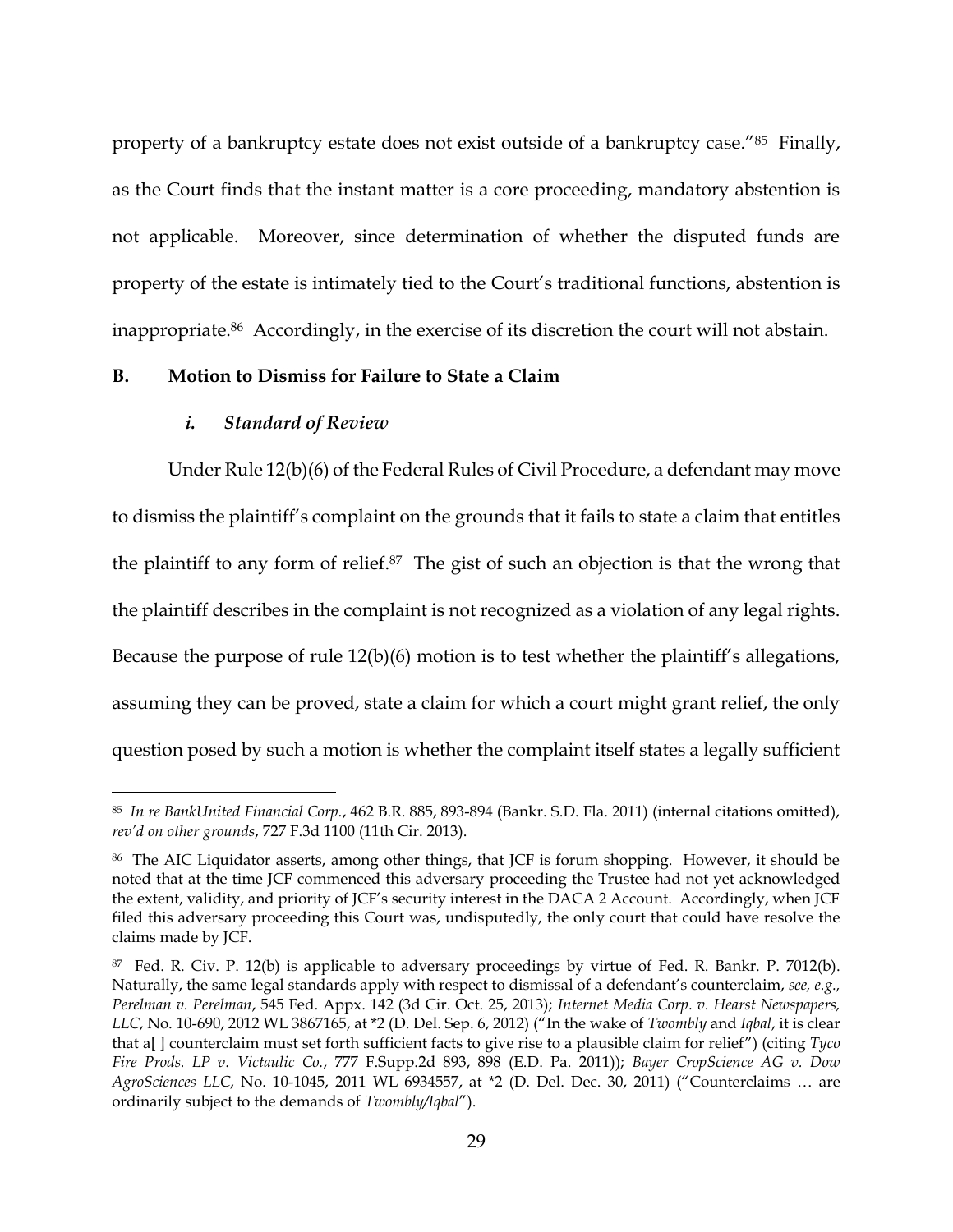claim. Consequently, as a rule, the court does not consider any other pleadings or evidence in deciding a motion to dismiss.<sup>88</sup> Nor does the court consider or determine whether the facts alleged in the complaint are true. For purposes of a motion to dismiss for failure to state a claim upon which a relief can be granted, the court assumes that the facts alleged are true.<sup>89</sup> Put another way, the motion to dismiss only addresses a purely legal question: whether, if the plaintiff proves the allegations in the complaint, he or she will have established a cause of action entitling the plaintiff to some sort of relief from the court.90 Further, dismissal of a suit for failure to state a claim is, naturally, a drastic measure. Consequently, a court should give every benefit of the doubt to the plaintiff in deciding the motion, including not taking into account the likelihood that the plaintiff will be able to prove his or her factual allegations.<sup>91</sup> In other words, the court must assume for purposes of deciding a motion for dismiss that the plaintiff will prove them.

<sup>88</sup> *But see Angstadt v. Midd-West School Dist.*, 377 F.3d 338, 342 (3d Cir. 2004) ("[a]lthough a district court may not consider matters extraneous to the pleadings, a document integral to or explicitly relied upon in the complaint may be considered without converting the motion to dismiss into one for summary judgment") (citing *U.S. Express Lines, Ltd. v. Higgins*, 281 F.3d 383, 388 (3d Cir. 2002)); *O2Cool, LLC v. TSA Stores, Inc. (In re TSAWD Holdings, Inc.)*, Adv. No. 16-51014, at \*11 (Bankr. D. Del. March 1, 2017) ("The Court may also consider documents integral to the complaint's allegations and documents referenced in, or relied upon by, a complaint"). *Compare with Six Flags, Inc. v. PARC Mgmt., LLC (In re Premier Intern. Holdings, Inc.)*, 443 B.R. 320, 329 n.47 (Bankr. D. Del. 2010) (on a motion to dismiss, the court need not accept as true allegations contradicted by documents attached to the pleadings).

<sup>89</sup> *See Spruill v. Gillis*, 372 F.3d 218, 223 (3d Cir. 2004); *see also* Steven S. Gensler, *Federal Rules of Civil Procedure: Rules and Commentary* 286 (2017).

<sup>90</sup> *Pontiaki Special Maritime Enterprise v. Taleveras Group*, No. 16-247, 2016 WL 4497058, at \*1 (D. Del. Aug. 26, 2016) ("The Court may grant such a motion to dismiss only if, after accepting all well-pleaded allegations in the complaint as true, and viewing them in the light most favorable to the plaintiff, plaintiff is not entitled to relief") (internal quotation marks omitted, quoting *Maio v. Aetna Inc.*, 221 F.3d 472, 481- 482 (3d Cir. 2000)).

<sup>91</sup> *Grier v. Klem*, 591 F.3d 672, 676 (3d Cir. 2010); *In re Burlington Coat Factory Sec. Litig.*, 114 F.3d 1410, 1420 (3d Cir. 1997) ("The issue is not whether a plaintiff will ultimately prevail but whether the claimant is entitled to offer evidence to support the claims") (citing *Scheuer v. Rhodes*, 416 U.S. 232, 236 (1974)).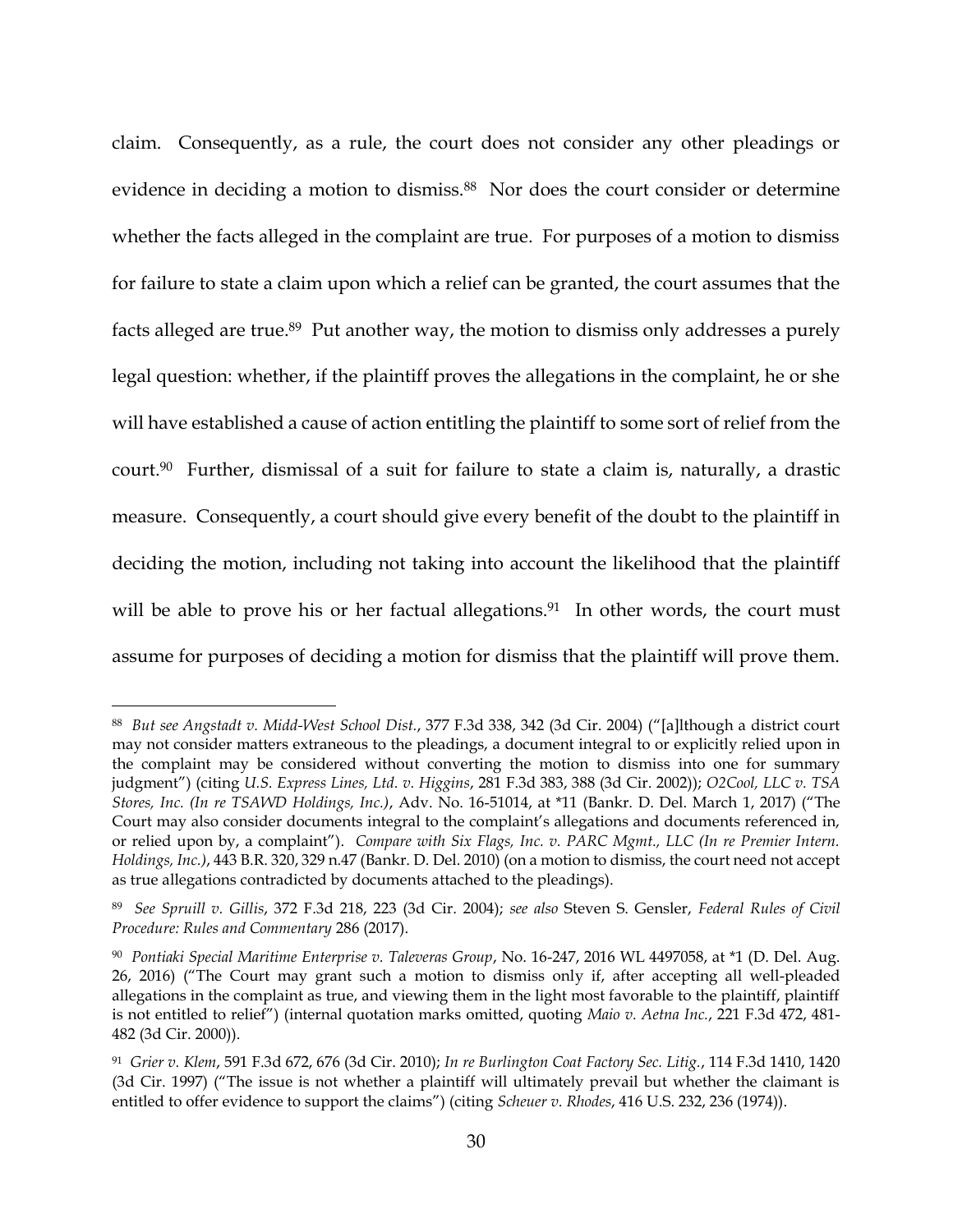However, "[t]o survive a motion to dismiss, a civil plaintiff must allege facts that raise a right to relief above the speculative level on the assumption that the allegations in the complaint are true (even if doubtful in fact)."<sup>92</sup> At bottom, "[e]valuating a motion to dismiss is a context-specific task that requires the [] court to draw on its judicial experience and common sense."<sup>93</sup> With these principles in mind, the Court will proceed with its analysis of JCF's motion to dismiss the AIC Liquidator's Counterclaims.<sup>94</sup>

### *ii. The Counterclaims Pass Muster under Rule 12(b)(6)*

As set forth therein, the crux of the dispute is whether the DACA 2 Account is property of the estate. Indeed, the AIC Liquidator present several alternative theories as grounds for her attempt to establish that AIC is solely entitled to the disputed funds. On first sight, as part of this effort, it seems as if the AIC Liquidator offers arguments at every possible direction. As already stated above, on the one hand, the AIC Liquidator asserts that the funds in the DACA 2 Account were never part of the Debtors' estates. On the other hand, the AIC Liquidator contends that even if the funds were property of the bankruptcy estates, the Trustee has waived and released any rights that the estates had in those funds, and JCF agreed to pay those funds to AIC pursuant to the Consent and

<sup>92</sup> *Victaulic Co. Tieman*, 499 F.3d 227, 234 (3d Cir. 2007) (quoting *Bell Atlantic Corp. v. Twombly*, 550 U.S. 544, 555 (2007)); *see also Pontiaki Special Maritime Enterprise*, 2016 WL 4497058, at \*1 ("The complaint must state enough facts to raise a reasonable expectation that discovery will reveal evidence of the necessary element of the plaintiff's claim") (internal quotation marks omitted, citing *Wilkerson v. New Media Tech. Charter School Inc.*, 522 F.3d 315, 322 (3d Cir. 2008)).

<sup>93</sup> *Pontiaki Special Maritime Enterprise*, 2016 WL 4497058, at \*2 (internal quotation marks omitted, quoting *Ashcroft v. Iqbal*, 556 U.S. 662, 679 (2009)).

<sup>94</sup> For a comprehensive summary of the applicable standards guiding a decision on motion to dismiss for failure to state a claim *see In re Green Field Energy Services, Inc.*, Adv. No. 15–50262, 2015 WL 5146161, at \*1- 2 (Bankr. D. Del. 2015).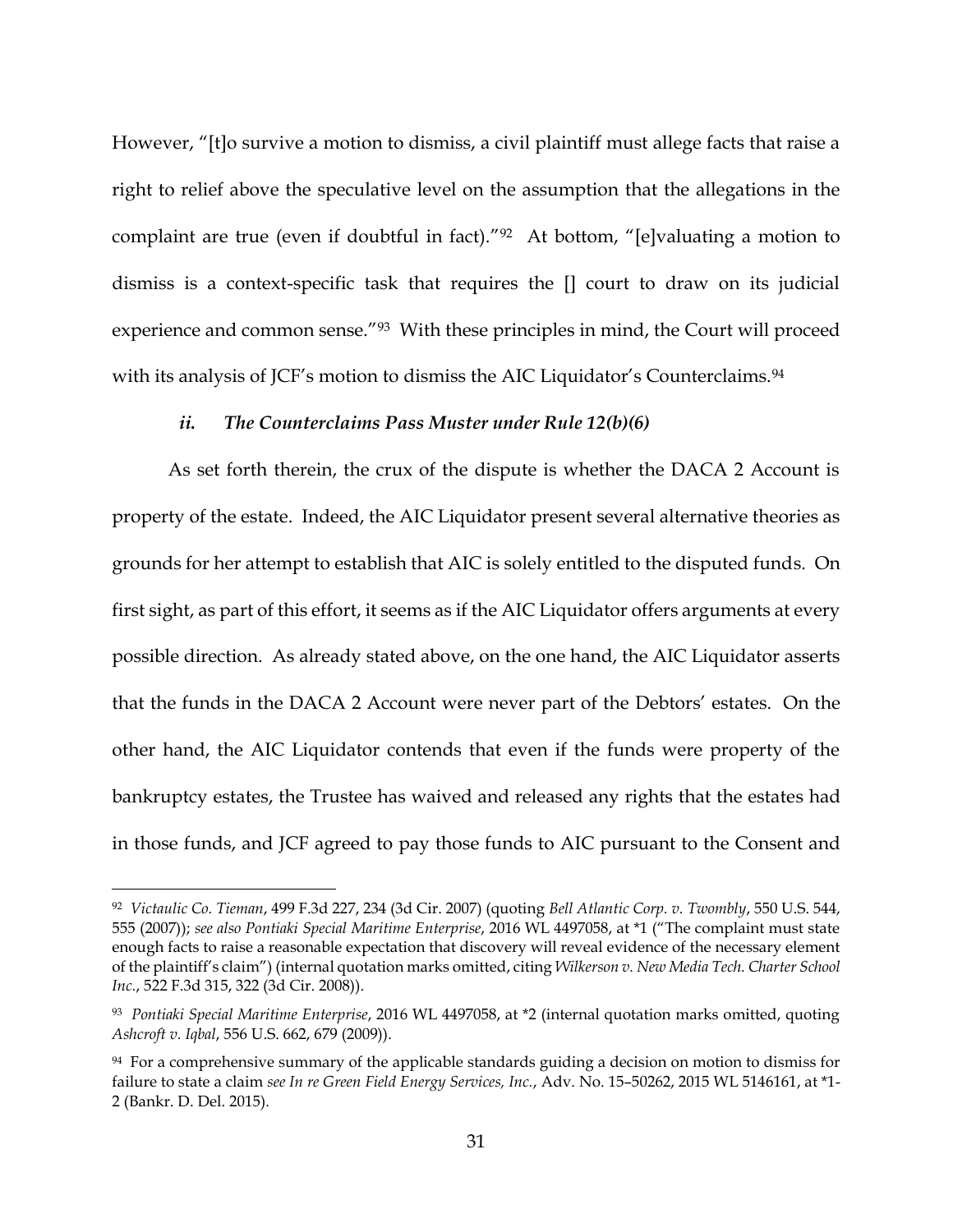Waiver. It is clear that sometimes those arguments appear not to be consistent which each other.<sup>95</sup> However, at the end of the day, the Court concludes that each count in the Counterclaims also goes to whether the funds held in the DACA 2 Account are property of the estate. The imposition of a constructive trust may be an appropriate remedy for any of the causes of action asserted.<sup>96</sup> Thus, if the AIC Liquidator prevails on any of the counterclaims it would be determinative of the ultimate issue of whether the funds are property of the estate. The Court finds that the Counterclaims contain specific factual allegations, taken they are true, to suggest that the AIC Liquidator is entitled to the funds in the DACA 2 Account.<sup>97</sup> As such, it is apparent that there is a dispute of a material fact. Accordingly, the Court will deny JCF's motion to dismiss the AIC Liquidator Counterclaims.

### **CONCLUSION**

For the reasons stated above, this Court finds that it has jurisdiction to hear the instant adversary proceeding, the AIC Liquidator's request that this Court abstain from

<sup>&</sup>lt;sup>95</sup> The allegation that the funds in the DACA Account were never part of the bankruptcy estate is incompatible with the fact that the AIC Liquidator filed a proof of claim as well as with the assertion that AIC's entitlement to the disputed funds relies on contractual grounds that give AIC some sort of priority. Although the Federal Rules of Civil Procedure allows a party to plead inconsistent allegations in the alternative, *see* Fed. R. Civ. P. 8(d)(2), contradictory allegations sometimes are a reason to support dismissal, *see, e.g., Maloney v. Scottsdale Ins. Co.*, 256 Fed. Appx. 29, 32 (9th Cir. 2007) (affirming district court dismissal based on contradictory allegations).

<sup>96</sup> *See In re American Home Mortg. Holding*, 458 B.R. 161, 171-172 (Bankr. D. Del. 2011) ("The imposition of a constructive trust is a remedy, not a separate cause of action. . . . The imposition of a constructive trust may be appropriate once breach of fiduciary duty or actual fraud has been proven").

<sup>97</sup> *See, e.g., In re BankUnited Financial Corp.*, 727 F.3d 1100 (11th Cir. 2013) (finding that under a tax sharing agreement between affiliated corporations at issue in that case, tax refunds were not property of the parent corporation bankruptcy estate).